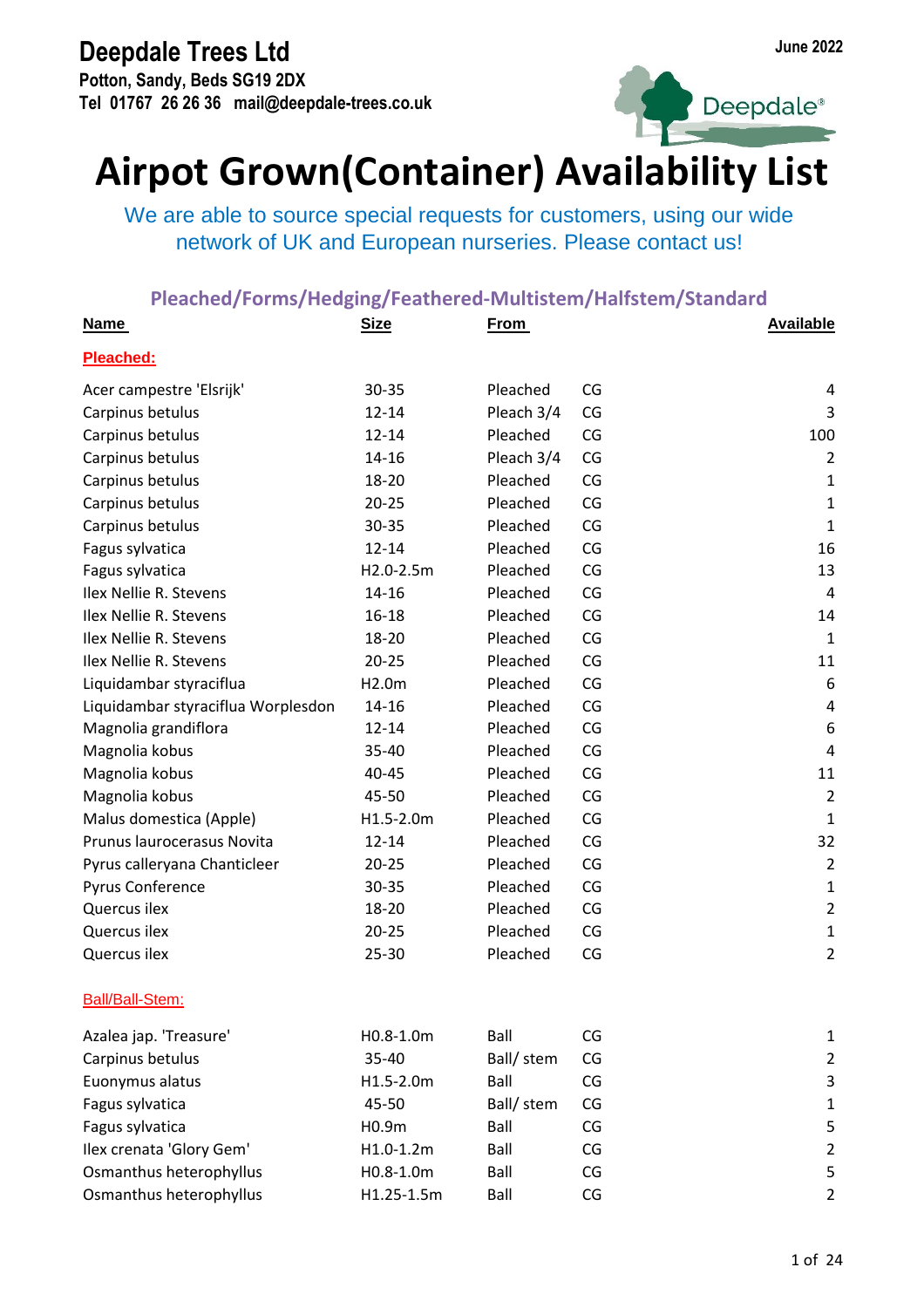**Potton, Sandy, Beds SG19 2DX Tel 01767 26 26 36 mail@deepdale-trees.co.uk**



Deepdale<sup>®</sup>

## **Airpot Grown(Container) Availability List**

We are able to source special requests for customers, using our wide network of UK and European nurseries. Please contact us!

| <b>Name</b>                          | <b>Size</b>    | <b>From</b>    |    | <b>Available</b> |
|--------------------------------------|----------------|----------------|----|------------------|
| Phillyrea angustifolia               | $H.0.6 - 0.8m$ | Ball           | CG | 8                |
| Phillyrea angustifolia               | H1.0m          | Ball           | CG | 12               |
| Pinus nigra Brepo                    | H0.8m          | Ball           | CG | 5                |
| Pistacia lentiscus                   | H1.0-1.5m      | Ball           | CG | 3                |
| Pittosporum tobira Nanum             | H0.6-0.7m      | Ball           | CG | $\overline{2}$   |
| Taxus baccata                        | H0.5m          | Ball           | CG | 5                |
| Taxus baccata                        | H0.6-0.7m      | Ball           | CG | 25               |
| Taxus baccata                        | H0.7-0.8m      | Ball           | CG | 3                |
| Taxus baccata                        | H0.7m          | Ball           | CG | 4                |
| Taxus baccata                        | H0.9-1.0m      | Ball           | CG | $\overline{2}$   |
| Taxus baccata                        | H0.9m          | Ball           | CG | $\mathbf{1}$     |
| Taxus baccata                        | H1.0-1.25m     | Ball           | CG | $\overline{2}$   |
| Taxus baccata                        | H2.5-2.75m     | Ball/ stem     | CG | 1                |
| <b>Bonsai / Topiary:</b>             |                |                |    |                  |
| Carpinus betulus                     | H2.75-3.0m     | Arch-shape     | CG | 6                |
| Pinus nigra 'Austriaca'              | H1.5-2.0m      | Bonsai         | CG | $\mathbf{1}$     |
| Pinus sylvestris 'Watereri'          | H1.25-1.5m     | Bonsai         | CG | 5                |
| Taxus baccata                        | H2.75-3.0m     | Bonsai         | CG | $\mathbf{1}$     |
| <b>Ball/Box or Mop head on stem:</b> |                |                |    |                  |
| Carpinus betulus                     | $20 - 25$      | Box            | CG | 34               |
| Carpinus betulus                     | 30-35          | Box            | CG | $\mathbf 1$      |
| Carpinus betulus                     | 35-40          | Box            | CG | $\mathbf 1$      |
| Crataegus prunifolia                 | 18-20          | Mop head       | CG | 1                |
| Crataegus prunifolia                 | $20 - 25$      | Mop head       | CG | $\mathbf{1}$     |
| Crataegus prunifolia 'Splendens'     | 25-30          | Mop head       | CG | 1                |
| Crataegus prunifolia 'Splendens'     | 30-35          | Mop head       | CG | 1                |
| Taxus baccata                        | H1.5m          | Box            | CG | 1                |
| Tilia europaea 'Pallida'             | 45-50          | Box            | CG | 3                |
| Beehive:                             |                |                |    |                  |
| Carpinus betulus                     | H4.5-5.0m      | <b>Beehive</b> | CG | 1                |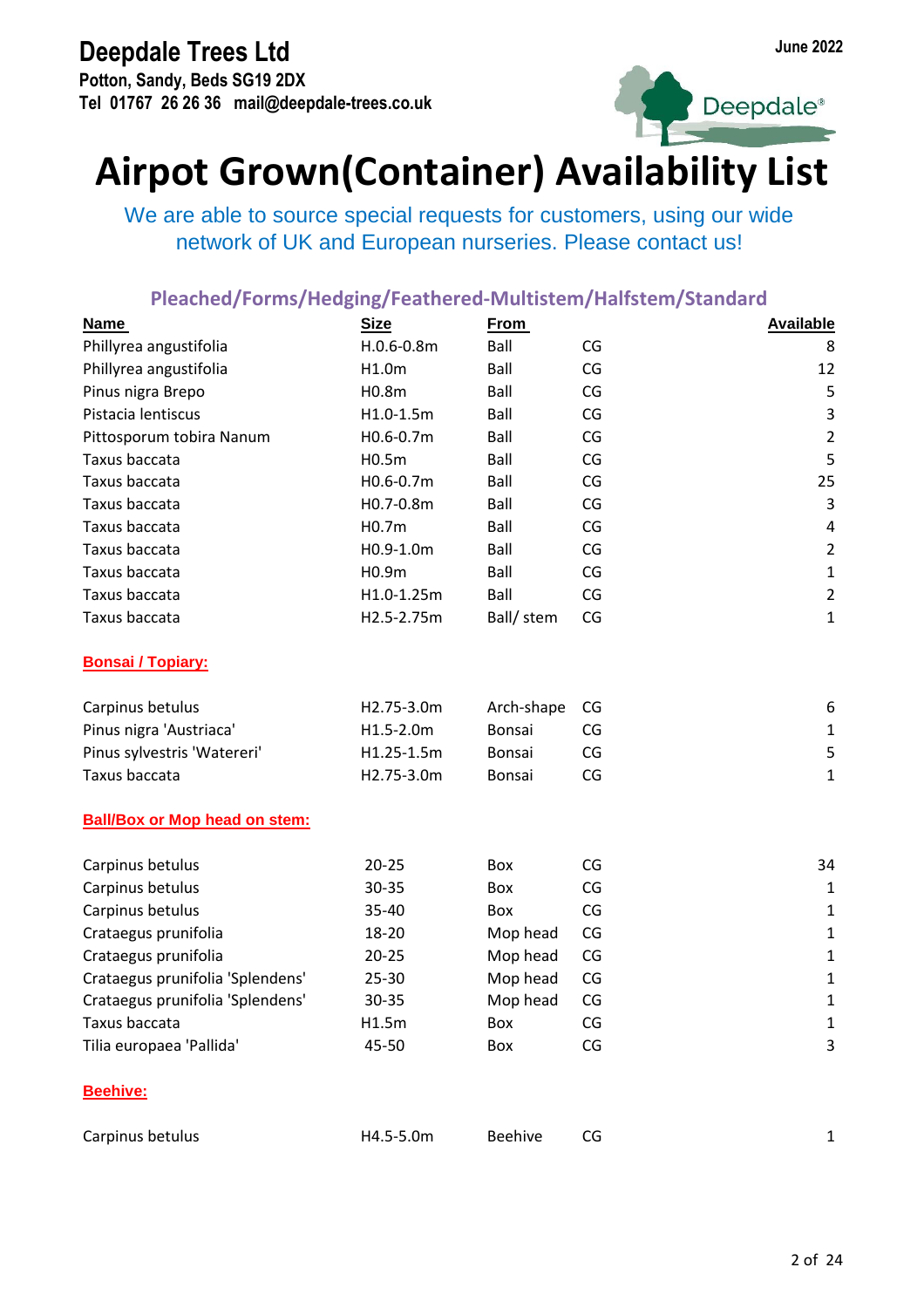**Potton, Sandy, Beds SG19 2DX Tel 01767 26 26 36 mail@deepdale-trees.co.uk**



Deepdale<sup>®</sup>

## **Airpot Grown(Container) Availability List**

We are able to source special requests for customers, using our wide network of UK and European nurseries. Please contact us!

| <b>Name</b>                         | <b>Size</b> | <b>From</b> |    | <b>Available</b> |
|-------------------------------------|-------------|-------------|----|------------------|
| <b>Character:</b>                   |             |             |    |                  |
| Juniperus virginiana Hetzii         | H1.75-2.0m  | Character   | CG | $\mathbf{1}$     |
| Malus domestica (Apple)             | H2.5-3.0m   | Character   | CG | $\mathbf{1}$     |
| Malus Jonagold                      | H2.5-3.0m   | Character   | CG | $\pmb{4}$        |
| Pinus sylvestris                    | H3.0-3.5m   | Character   | CG | $\mathbf{1}$     |
| Pinus sylvestris                    | H4.5-5.0m   | Character   | CG | $\mathbf{1}$     |
| Pinus sylvestris                    | H6.0-7.0m   | Character   | CG | $\mathbf{1}$     |
| <b>Cone / Dome / Pyramid:</b>       |             |             |    |                  |
| Acer campestre                      | H1.0m       | Dome        | CG | 10               |
| Carpinus betulus                    | H1.2m       | Dome        | CG | $\mathbf 1$      |
| Laurus nobilis                      | H0.9m       | Dome        | CG | $\mathbf{1}$     |
| Phillyrea angustifolia              | H1.0m       | Dome        | CG | 12               |
| Prunus lusitanica                   | H1.0m       | Dome        | CG | $\overline{2}$   |
| Taxus baccata                       | H0.8m       | Dome        | CG | $\mathbf{1}$     |
| Taxus baccata                       | H0.9m       | Dome        | CG | $\mathbf{1}$     |
| Taxus baccata                       | H1.0-1.25m  | Dome        | CG | $\mathbf 1$      |
| Taxus baccata                       | H1.5-1.75m  | Pyramid     | CG | $\mathbf{1}$     |
| Leaning:                            |             |             |    |                  |
| Pinus sylvestris                    | 50-60       | Leaning     | CG | 1                |
| Pinus sylvestris                    | H4.5-5.0m   | Leaning     | CG | $\mathbf{1}$     |
| Pollard:                            |             |             |    |                  |
| Morus platanifolia                  | $20 - 25$   | Pollard     | CG | 4                |
| Olea europaea                       | H1.5-2.0m   | Pollard     | CG | 6                |
| Platanus x acerifolia               | 50-60       | Pollard     | CG | $\overline{2}$   |
| Salix alba                          | 50-60       | Pollard     | CG | 1                |
| Salix alba                          | 60-70       | Pollard     | CG | $\overline{2}$   |
| <b>Umbrella / Roof Top / Cloud:</b> |             |             |    |                  |
| Acer campestre                      | H3.5-4.0m   | Umbrella    | CG | $\mathbf{1}$     |
| Acer ginnala                        | H3.5-4.0m   | Umbrella    | CG | 4                |
| Acer ginnala                        | H4.0-4.5m   | Umbrella    | CG | $\mathbf{1}$     |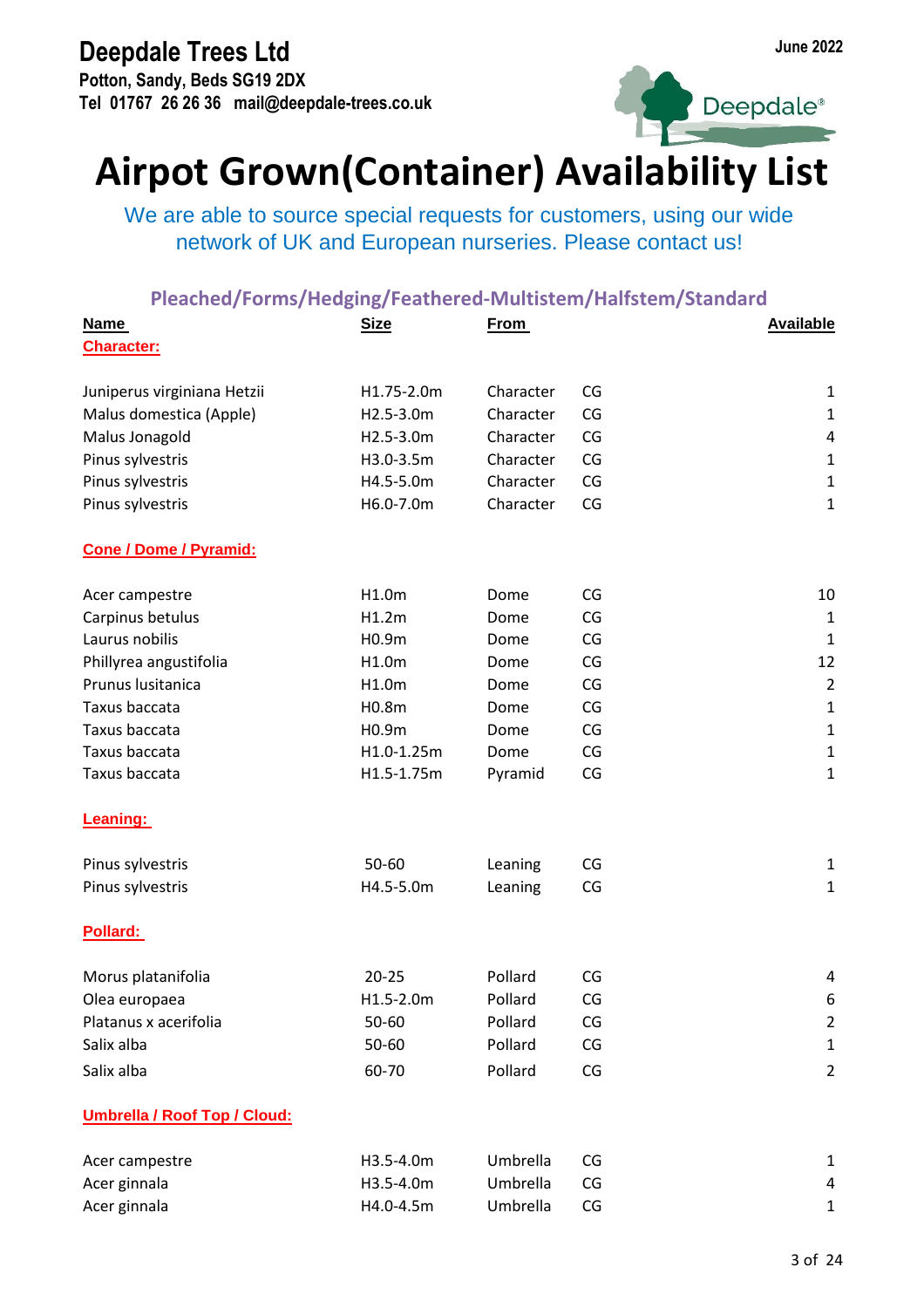**Potton, Sandy, Beds SG19 2DX Tel 01767 26 26 36 mail@deepdale-trees.co.uk**





## **Airpot Grown(Container) Availability List**

We are able to source special requests for customers, using our wide network of UK and European nurseries. Please contact us!

| <b>Name</b>                        | <b>Size</b> | <b>From</b> |    | <b>Available</b> |
|------------------------------------|-------------|-------------|----|------------------|
| Acer ginnala                       | H4.5-5.0m   | Umbrella    | CG | 1                |
| Amelanchier lamarckii              | H3.0-3.5m   | Umbrella    | CG | 4                |
| Amelanchier lamarckii              | H3.5-4.0m   | Umbrella    | CG | 6                |
| Amelanchier lamarckii              | H4.0-4.5m   | Umbrella    | CG | $\overline{2}$   |
| Buxus sempervirens 'Rotundifolia'  | H2.0-2.5m   | Umbrella    | CG | $\mathbf{1}$     |
| Carpinus betulus                   | $20 - 25$   | Roof Top    | CG | $\overline{2}$   |
| Carpinus betulus                   | H3.0-3.5m   | Umbrella    | CG | $\overline{2}$   |
| Carpinus betulus                   | H4.0-4.5m   | Umbrella    | CG | $\overline{2}$   |
| Carpinus betulus                   | H4.5-5.0m   | Umbrella    | CG | $\overline{2}$   |
| Carpinus betulus                   | H5.0-6.0m   | Umbrella    | CG | $\mathbf 1$      |
| Cornus mas                         | H1.75-2.0m  | Umbrella    | CG | $\mathbf 1$      |
| Corylus avellana                   | H3.0-3.5m   | Umbrella    | CG | 6                |
| Corylus avellana 'Contorta'        | H3.0-3.5m   | Umbrella    | CG | $\mathbf{1}$     |
| Crataegus monogyna                 | H2.5-3.0m   | Umbrella    | CG | $\mathbf{1}$     |
| Crataegus prunifolia               | H3.0-3.5m   | Umbrella    | CG | $\pmb{4}$        |
| Fagus sylvatica                    | H1.5-2.0m   | Umbrella    | CG | $\overline{2}$   |
| Juniperus virginiana Hetzii        | H1.5-1.75m  | Umbrella    | CG | $\mathbf{1}$     |
| Juniperus virginiana Hetzii        | H1.75-2.0m  | Umbrella    | CG | $\mathbf{1}$     |
| Lagerstroemia indica               | H3.5-4.0m   | Umbrella    | CG | 10               |
| Liquidambar styraciflua Worplesdon | 14-16       | Roof Top    | CG | 9                |
| Malus 'Red Sentinel'               | H3.5-4.0m   | Umbrella    | CG | $\mathbf{1}$     |
| Malus 'Red Sentinel'               | H4.0-4.5m   | Umbrella    | CG | $\mathbf{1}$     |
| Malus 'Red Sentinel'               | H4.0-5.0m   | Umbrella    | CG | $\overline{2}$   |
| Malus 'Rudolf'                     | H3.5-4.0m   | Umbrella    | CG | $\mathsf{3}$     |
| Malus Coccinella                   | H3.5-4.0m   | Umbrella    | CG | $\mathbf 1$      |
| Malus Evereste                     | 18-20       | Roof Top    | CG | $\overline{2}$   |
| Malus Evereste                     | H3.0-3.5m   | Umbrella    | CG | 8                |
| Malus Evereste                     | H3.5-4.0m   | Umbrella    | CG | $\mathbf{1}$     |
| Malus toringo                      | H3.5-4.0m   | Umbrella    | CG | $\mathbf 1$      |
| Malus toringo                      | H5.0-6.0m   | Umbrella    | CG | 1                |
| Morus alba 'Fruitless'             | $12 - 14$   | Roof Top    | CG | 18               |
| Osmanthus armatus                  | H3.0-3.5m   | Umbrella    | CG | 30               |
| Osmanthus armatus                  | H3.5-4.0m   | Umbrella    | CG | 4                |
| Osmanthus burkwoodii               | H1.75-2.0m  | Umbrella    | CG | $\overline{2}$   |
| Osmanthus burkwoodii               | H2.0-2.5m   | Umbrella    | CG | 5                |
| Osmanthus fortunei (aquifolium)    | H1.5-2.0m   | Umbrella    | CG | $\overline{2}$   |
| Osmanthus fortunei (aquifolium)    | H2.0-2.5m   | Umbrella    | CG | $\mathbf{1}$     |
| Osmanthus fortunei (aquifolium)    | H2.5-3.0m   | Umbrella    | CG | $\overline{2}$   |
| Osmanthus fragrans                 | H2.0-2.5m   | Umbrella    | CG | $\mathbf{1}$     |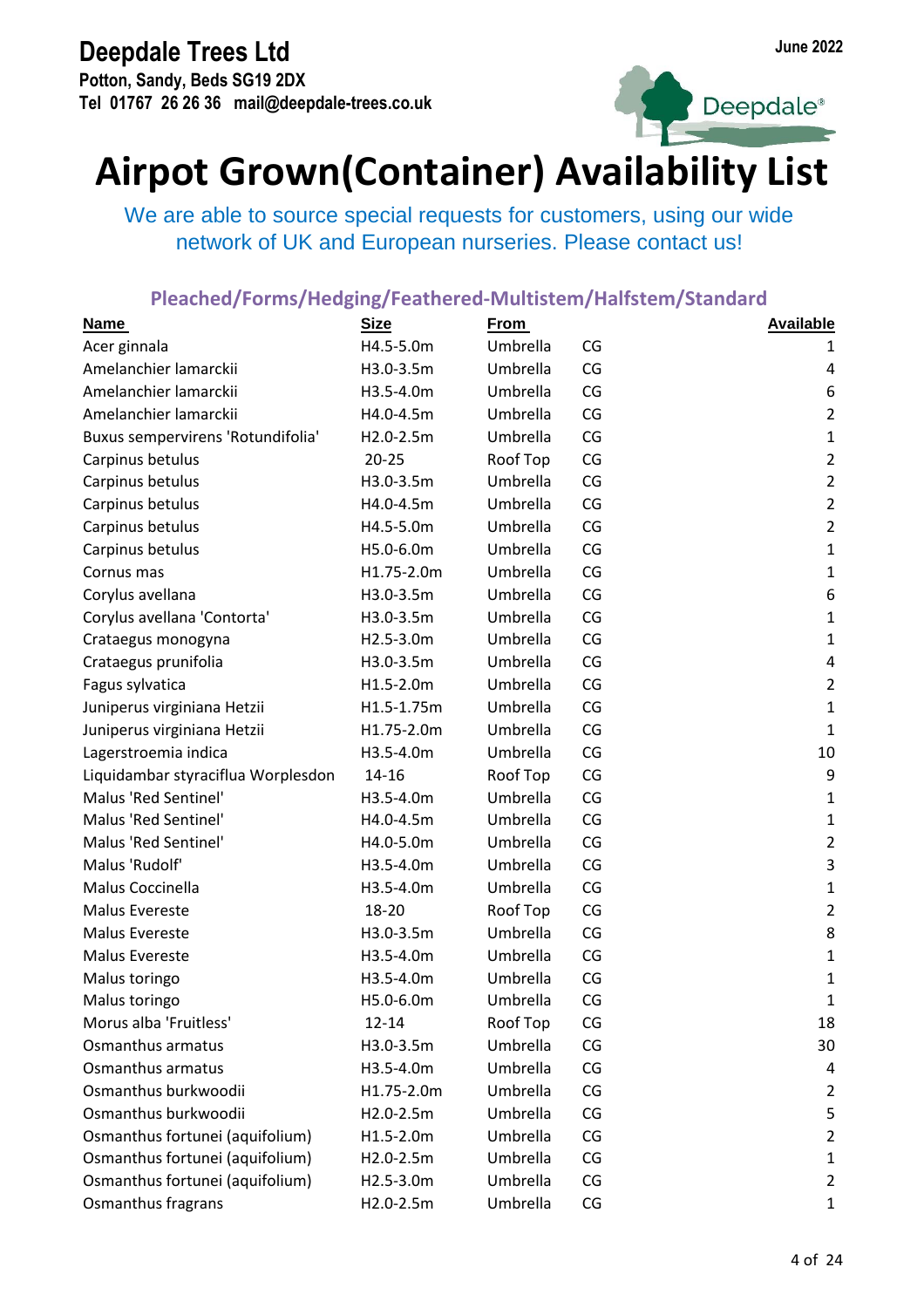**Potton, Sandy, Beds SG19 2DX Tel 01767 26 26 36 mail@deepdale-trees.co.uk**





## **Airpot Grown(Container) Availability List**

We are able to source special requests for customers, using our wide network of UK and European nurseries. Please contact us!

| <b>Name</b>                       | <b>Size</b>    | <b>From</b> |    | <b>Available</b> |
|-----------------------------------|----------------|-------------|----|------------------|
| Osmanthus heterophyllus           | H1.5-1.75m     | Umbrella    | CG | 7                |
| Osmanthus heterophyllus           | H2.5-3.0m      | Umbrella    | CG | $\mathbf 1$      |
| Osmanthus heterophyllus           | H3.0-3.5m      | Umbrella    | CG | $\mathbf{1}$     |
| Osmanthus heterophyllus Purpureus | H1.5-1.75m     | Umbrella    | CG | 15               |
| Osmanthus heterophyllus Purpureus | H2.0-2.5m      | Umbrella    | CG | $\overline{2}$   |
| Osmanthus heterophyllus Purpureus | H2.5-3.0m      | Umbrella    | CG | $\mathbf 1$      |
| Parrotia persica                  | H2.0-2.5m      | Cloud       | CG | $\mathbf 1$      |
| Parrotia persica                  | H2.0-2.5m      | Umbrella    | CG | $\mathbf 1$      |
| Parrotia persica                  | H2.5-3.0m      | Umbrella    | CG | $\overline{2}$   |
| Parrotia persica                  | H5.0-6.0m      | Umbrella    | CG | $\overline{2}$   |
| Parrotia persica Vanessa          | H2.5-3.0m      | Umbrella    | CG | $\mathbf 1$      |
| Phillyrea angustifolia            | H1.0-1.25m     | Umbrella    | CG | $\pmb{4}$        |
| Phillyrea angustifolia            | H1.75-2.0m     | Umbrella    | CG | $\pmb{4}$        |
| Photinia Red Robin                | H2.0-2.5m      | Umbrella    | CG | $\overline{7}$   |
| Pinus nigra 'Austriaca'           | H1.75-2.0m     | Cloud       | CG | $\mathbf 1$      |
| Pinus sylvestris 'Watereri'       | H1.0-1.25m     | Umbrella    | CG | $\mathbf{3}$     |
| Pinus sylvestris 'Watereri'       | H1.5-1.75m     | Umbrella    | CG | $\mathbf 1$      |
| Pinus sylvestris 'Watereri'       | H1.5-2.0m      | Umbrella    | CG | $\mathbf 1$      |
| Pittosporum tobira                | H2.0-2.5m      | Umbrella    | CG | $\boldsymbol{6}$ |
| Platanus x acerifolia             | 25-30          | Roof Top    | CG | $\mathbf 1$      |
| Platanus x acerifolia             | 45-50          | Roof Top    | CG | 4                |
| Prunus laurocerasus               | H3.5-4.0m      | Umbrella    | CG | $\mathbf 1$      |
| Prunus laurocerasus Caucasica     | H3.0-3.5m      | Umbrella    | CG | $\overline{2}$   |
| Quercus ilex                      | H3.0-3.5m      | Umbrella    | CG | $\mathbf 1$      |
| Viburnum x pragense               | H2.5-3.0m      | Umbrella    | CG | $\mathbf 1$      |
| Zelkova serrata                   | H8.0-9.0m      | Umbrella    | CG | $\mathbf{1}$     |
| <b>Hedging:</b>                   | Height x W x W |             |    |                  |
| Acer campestre                    | 200x1mx1m      | Hedging     | CG | 5                |
| Carpinus betulus                  | 150x70x70      | Hedging     | CG | 5                |
| Carpinus betulus                  | 250x70x70      | Hedging     | CG | 10               |
| Osmanthus burkwoodii              | H0.8-1.0m      | Hedging     | CG | 20               |
| Prunus lusitanica Angustifolia    | H1.25-1.5m     | Hedging     | CG | $\mathbf{1}$     |
| Taxus baccata                     | 350x1mx1m      | Hedging     | CG | 11               |
| <b>Feathered/Multistem:</b>       |                |             |    |                  |
| Acer campestre                    | H4.0-4.5m      | Multi-Stem  | CG | $\overline{2}$   |
| Acer campestre                    | H5.0-6.0m      | Multi-Stem  | CG | $\mathbf{1}$     |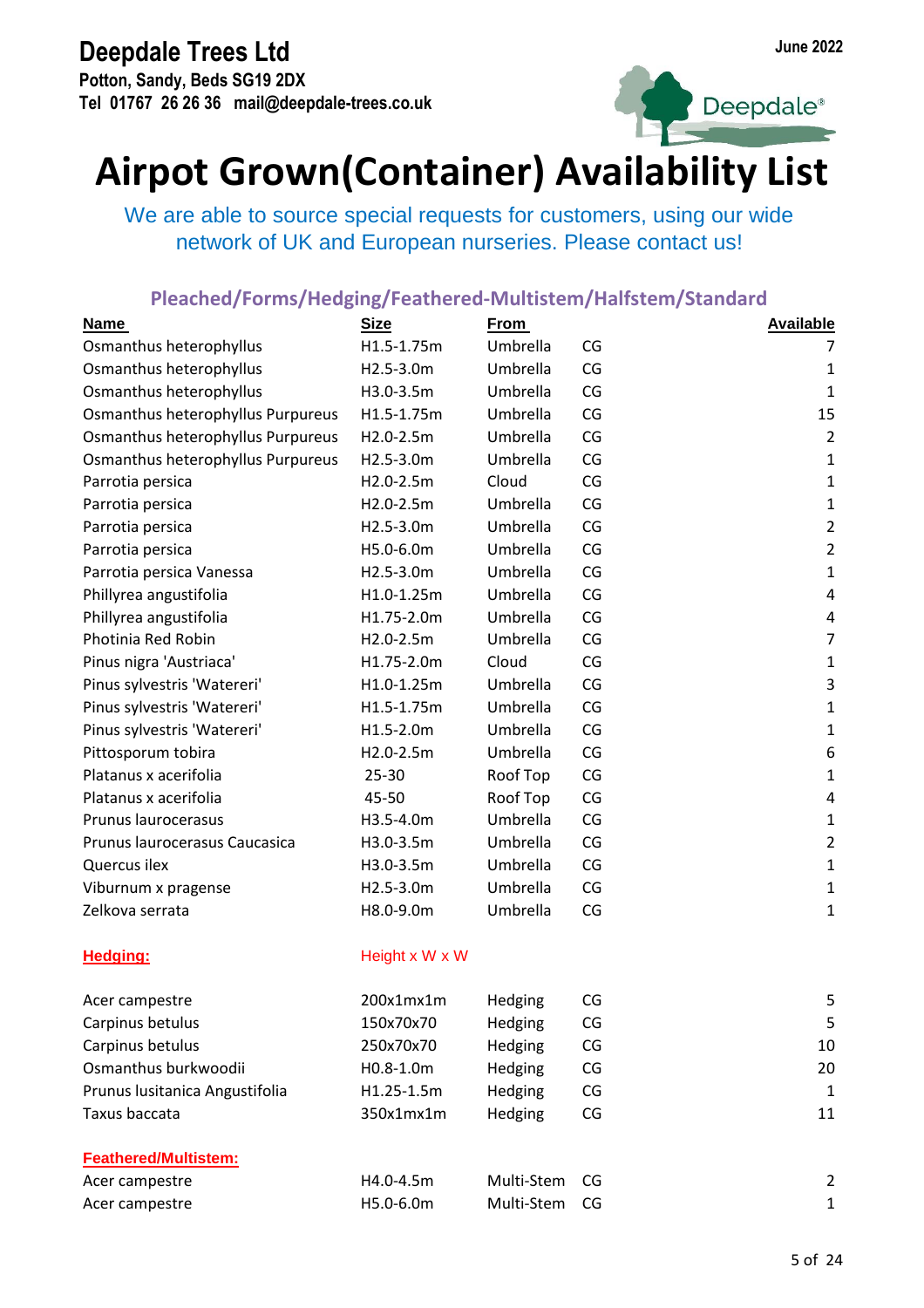**Potton, Sandy, Beds SG19 2DX Tel 01767 26 26 36 mail@deepdale-trees.co.uk**





## **Airpot Grown(Container) Availability List**

We are able to source special requests for customers, using our wide network of UK and European nurseries. Please contact us!

| <b>Name</b>                         | <b>Size</b> | <b>From</b> |    | <b>Available</b>          |
|-------------------------------------|-------------|-------------|----|---------------------------|
| Acer campestre                      | H6.0-7.0m   | Multi-Stem  | CG | 1                         |
| Acer campestre 'Red Shine'          | H4.0-4.5m   | Feathered   | CG | $\overline{2}$            |
| Acer davidii                        | H2.5-3.0m   | Multi-Stem  | CG | 4                         |
| Acer davidii                        | H6.0-7.0m   | Multi-Stem  | CG | $\mathsf 3$               |
| Acer ginnala                        | H2.5-3.0m   | Multi-Stem  | CG | $\mathbf{1}$              |
| Acer ginnala                        | H3.0-3.5m   | Multi-Stem  | CG | 6                         |
| Acer ginnala                        | H3.5-4.0m   | Multi-Stem  | CG | $\mathbf 1$               |
| Acer ginnala                        | H4.0-4.5m   | Multi-Stem  | CG | $\overline{2}$            |
| Acer griseum                        | H1.75-2.0m  | Multi-Stem  | CG | $\mathbf 1$               |
| Acer griseum                        | H2.0-2.5m   | Multi-Stem  | CG | $\mathbf 1$               |
| Acer griseum                        | H2.5-3.0m   | Multi-Stem  | CG | 11                        |
| Acer griseum                        | H3.5-4.0m   | Feathered   | CG | 3                         |
| Acer griseum                        | H3.5-4.0m   | Multi-Stem  | CG | $\overline{2}$            |
| Acer monspessulanum                 | H2.5-3.0m   | Multi-Stem  | CG | $\mathbf 1$               |
| Acer pal. 'Dissectum Inaba-shidare' | H1.25-1.5m  | Multi-Stem  | CG | $\overline{2}$            |
| Acer palmatum                       | H1.5-2.0m   | Multi-Stem  | CG | 10                        |
| Acer palmatum                       | H2.0-2.5m   | Multi-Stem  | CG | 8                         |
| Acer palmatum                       | H2.5-3.0m   | Multi-Stem  | CG | $\mathbf 1$               |
| Acer palmatum                       | H3.0-3.5m   | Multi-Stem  | CG | $\mathbf 1$               |
| Acer palmatum                       | H3.5-4.0m   | Multi-Stem  | CG | $\pmb{4}$                 |
| Acer palmatum                       | H4.0-5.0m   | Multi-Stem  | CG | $\mathsf{3}$              |
| Acer palmatum                       | H4.5-5.0m   | Feathered   | CG | $\mathbf{1}$              |
| Acer palmatum                       | H4.5-5.0m   | Multi-Stem  | CG | $\mathbf 1$               |
| Acer palmatum                       | H5.0-6.0m   | Multi-Stem  | CG | $\overline{2}$            |
| Acer palmatum 'Bloodgood'           | H0.8-1.0m   | Multi-Stem  | CG | 18                        |
| Acer palmatum 'Bloodgood'           | H1.5-1.75m  | Multi-Stem  | CG | $\mathbf 1$               |
| Acer palmatum 'Bloodgood'           | H2.5-3.0m   | Multi-Stem  | CG | $\mathbf{1}$              |
| Acer palmatum 'Fireglow'            | H4.5-5.0m   | Multi-Stem  | CG | $\ensuremath{\mathsf{3}}$ |
| Acer palmatum 'Kogane Nishiki'      | H2.5-3.0m   | Multi-Stem  | CG | $\overline{2}$            |
| Acer palmatum 'Kogane Nishiki'      | H3.0-3.5m   | Multi-Stem  | CG | 2                         |
| Acer palmatum 'Sangokaku'           | H1.75-2.0m  | Multi-Stem  | CG | $\mathbf{1}$              |
| Acer palmatum 'Sangokaku'           | H2.5-3.0m   | Multi-Stem  | CG | $\overline{2}$            |
| Acer palmatum 'Yasemin'             | H1.75-2.0m  | Multi-Stem  | CG | $\overline{2}$            |
| Acer platanoides 'Crimson Sentry'   | H5.0-6.0m   | Multi-Stem  | CG | $\mathbf{1}$              |
| Acer rubrum                         | H3.0-3.5m   | Multi-Stem  | CG | $\overline{2}$            |
| Acer rubrum Autumn Flame            | H2.5-3.0m   | Multi-Stem  | CG | 17                        |
| Acer rubrum Autumn Flame            | H3.0-3.5m   | Multi-Stem  | CG | $\mathbf{1}$              |
| Acer rufinerve                      | H3.5-4.0m   | Multi-Stem  | CG | $\mathbf{1}$              |
| Acer shirasawanum 'Jordan'          | H1.75-2.0m  | Multi-Stem  | CG | 3                         |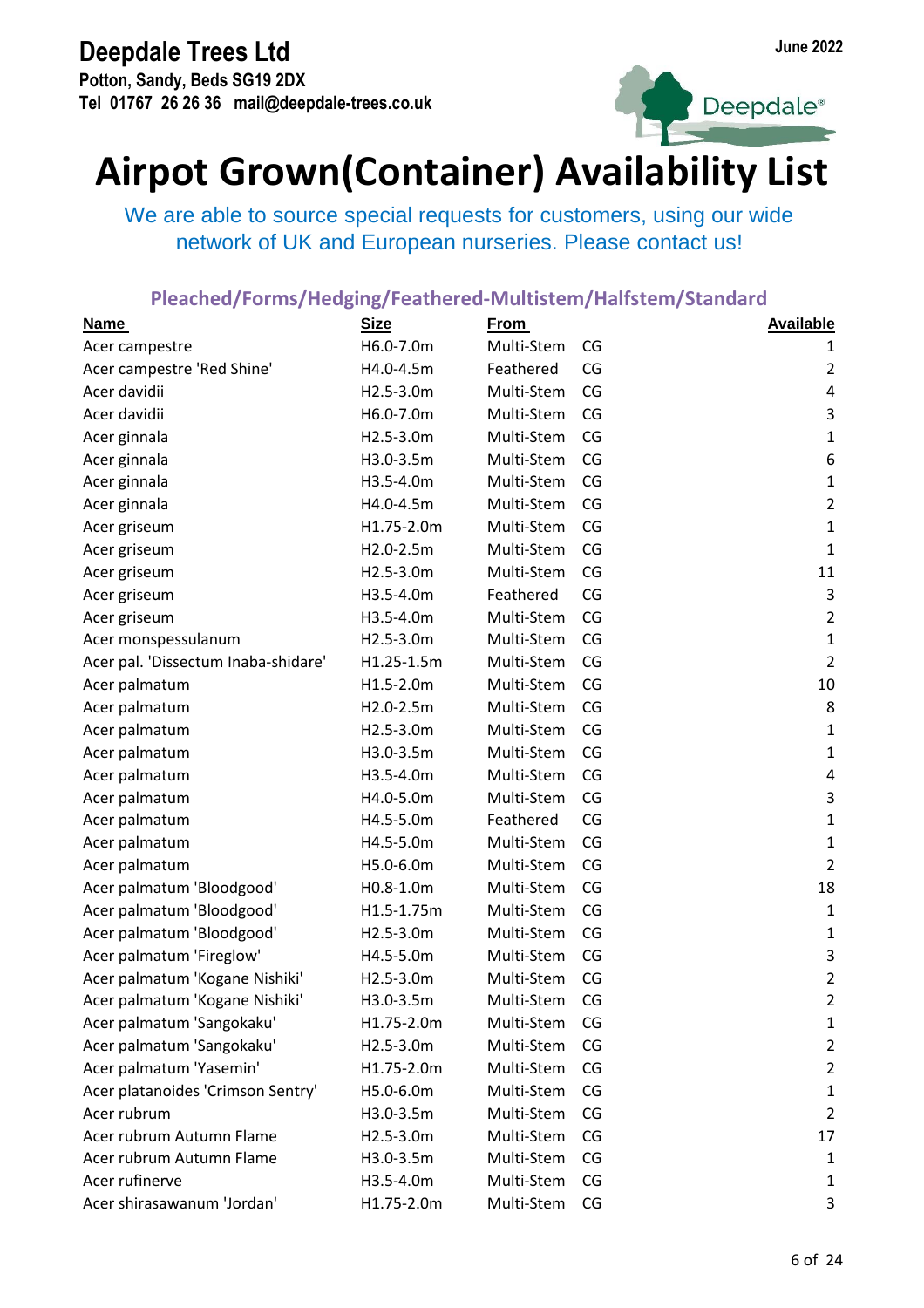**Potton, Sandy, Beds SG19 2DX Tel 01767 26 26 36 mail@deepdale-trees.co.uk**





## **Airpot Grown(Container) Availability List**

We are able to source special requests for customers, using our wide network of UK and European nurseries. Please contact us!

| <b>Name</b>                        | <b>Size</b> | <b>From</b> |    | <b>Available</b> |
|------------------------------------|-------------|-------------|----|------------------|
| Acer triflorum                     | H2.5-3.0m   | Multi-Stem  | CG | 1                |
| Acer triflorum                     | H3.0-3.5m   | Multi-Stem  | CG | $\mathbf{1}$     |
| Aesculus flava                     | H2.5-3.0m   | Multi-Stem  | CG | $\mathbf{1}$     |
| Aesculus flava                     | H3.0-3.5m   | Multi-Stem  | CG | $\overline{4}$   |
| Aesculus pavia 'Atrosanguinea'     | H4.0-5.0m   | Multi-Stem  | CG | $\mathbf{1}$     |
| Aesculus pavia 'Koehnei'           | H2.5-3.0m   | Multi-Stem  | CG | $\mathbf{1}$     |
| Amelanchier alnifolia Obelisk      | H3.0-3.5m   | Multi-Stem  | CG | $\overline{2}$   |
| Amelanchier canadensis             | H6.0-7.0m   | Multi-Stem  | CG | $\overline{2}$   |
| Amelanchier canadensis             | H7.0-8.0m   | Multi-Stem  | CG | $\mathbf{1}$     |
| Amelanchier lamarckii              | H1.25-1.5m  | Multi-Stem  | CG | $\mathbf{1}$     |
| Amelanchier lamarckii              | H1.5-1.75m  | Multi-Stem  | CG | 13               |
| Amelanchier lamarckii              | H1.75-2.0m  | Multi-Stem  | CG | 23               |
| Amelanchier lamarckii              | H2.0-2.25m  | Multi-Stem  | CG | 25               |
| Amelanchier lamarckii              | H2.0-2.5m   | Multi-Stem  | CG | 4                |
| Amelanchier lamarckii              | H3.0-3.5m   | Multi-Stem  | CG | $\mathbf{3}$     |
| Amelanchier lamarckii              | H3.5-4.0m   | Multi-Stem  | CG | $\mathbf{3}$     |
| Arbutus unedo                      | $H1.0-1.5m$ | Multi-Stem  | CG | 9                |
| Arbutus unedo                      | H1.25-1.5m  | Multi-Stem  | CG | 39               |
| Arbutus unedo                      | H1.5-1.75m  | Multi-Stem  | CG | 14               |
| Arbutus unedo                      | H1.5-2.0m   | Multi-Stem  | CG | $\mathbf{1}$     |
| Arbutus unedo                      | H1.75-2.0m  | Multi-Stem  | CG | $\mathbf{1}$     |
| Arbutus unedo                      | H2.0-2.5m   | Multi-Stem  | CG | $\overline{2}$   |
| Arbutus unedo                      | H2.5-3.0m   | Multi-Stem  | CG | $\overline{2}$   |
| Betula albo-sinensis               | H3.5-4.0m   | Multi-Stem  | CG | $\mathbf{1}$     |
| Betula albo-sinensis 'Fascination' | H4.5-5.0m   | Feathered   | CG | $\mathbf{1}$     |
| Betula albo-sinensis 'Fascination' | H5.0-6.0m   | Multi-Stem  | CG | $\mathbf{1}$     |
| Betula ermanii                     | H5.0-6.0m   | Feathered   | CG | $\mathbf{1}$     |
| Betula nigra                       | H4.5-5.0m   | Multi-Stem  | CG | $\overline{2}$   |
| Betula nigra 'Black Star'          | H5.0-6.0m   | Multi-Stem  | CG | $\mathbf{1}$     |
| Betula nigra 'Heritage'            | H3.0-3.5m   | Multi-Stem  | CG | 1                |
| Betula pendula                     | H12-14.0m   | Multi-Stem  | CG | $\mathbf{1}$     |
| Betula pendula                     | H2.5-3.0m   | Multi-Stem  | CG | $\mathbf{1}$     |
| Betula pendula                     | H3.0-3.5m   | Multi-Stem  | CG | 3                |
| Betula pendula                     | H4.0-4.5m   | Multi-Stem  | CG | 3                |
| Betula pendula                     | H4.5-5.0m   | Multi-Stem  | CG | 8                |
| Betula pendula                     | H5.0-5.5m   | Multi-Stem  | CG | $\mathbf{1}$     |
| Betula pendula                     | H7.0-8.0m   | Multi-Stem  | CG | $\mathbf{1}$     |
| Betula pubescens                   | H2.5-3.0m   | Multi-Stem  | CG | 4                |
| Betula pubescens                   | H4.0-4.5m   | Multi-Stem  | CG | 1                |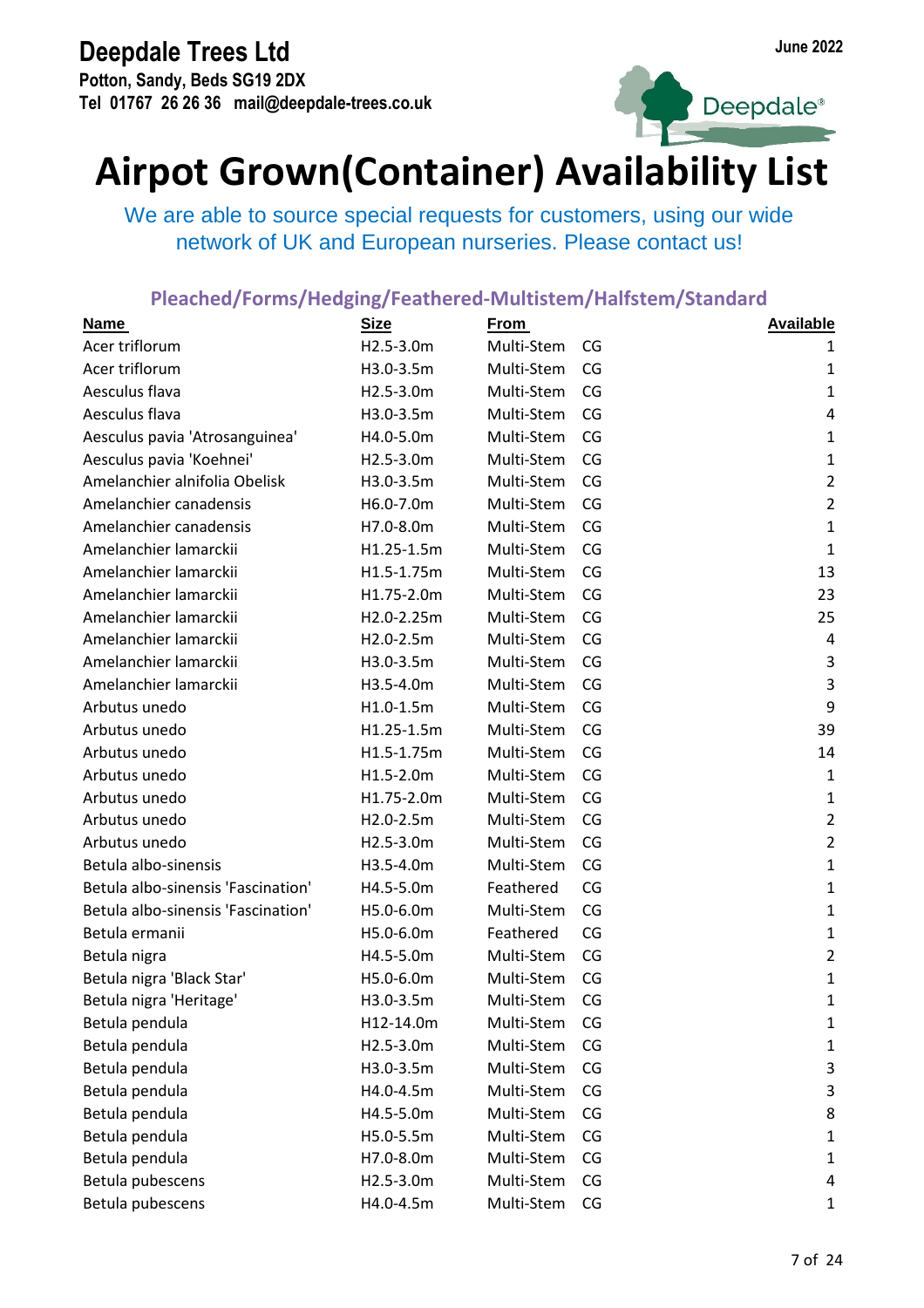**Potton, Sandy, Beds SG19 2DX Tel 01767 26 26 36 mail@deepdale-trees.co.uk**



Deepdale<sup>®</sup>

## **Airpot Grown(Container) Availability List**

We are able to source special requests for customers, using our wide network of UK and European nurseries. Please contact us!

| <b>Name</b>                        | <b>Size</b> | <b>From</b> |    | <b>Available</b> |
|------------------------------------|-------------|-------------|----|------------------|
| Betula utilis 'Jacquemontii'       | H2.0-2.5m   | Multi-Stem  | CG | 21               |
| Betula utilis 'Jacquemontii'       | H3.0-3.5m   | Multi-Stem  | CG | 6                |
| Betula utilis 'Jacquemontii'       | H3.5-4.0m   | Multi-Stem  | CG | $\mathsf{3}$     |
| Betula utilis 'Jacquemontii'       | H4.0-4.5m   | Feathered   | CG | 6                |
| Betula utilis 'Jacquemontii'       | H4.0-4.5m   | Multi-Stem  | CG | 6                |
| Betula utilis 'Jacquemontii'       | H4.5-5.0m   | Feathered   | CG | 12               |
| Betula utilis 'Jacquemontii'       | H4.5-5.0m   | Multi-Stem  | CG | 4                |
| Betula utilis 'Jacquemontii'       | H5.0-6.0m   | Multi-Stem  | CG | 6                |
| Betula utilis 'Jacquemontii'       | H6.0-7.0m   | Multi-Stem  | CG | $\mathsf 3$      |
| Betula utilis 'Jacquemontii'       | H7.0-8.0m   | Multi-Stem  | CG | 4                |
| Betula utilis 'Jacquemontii'       | H8.0-9.0m   | Multi-Stem  | CG | $\mathbf 1$      |
| Camellia japonica 'Red'            | H2.5-3.0m   | Multi-Stem  | CG | $\mathbf 1$      |
| Camellia japonica Doctor Burnside  | H1.75-2.0m  | Multi-Stem  | CG | $\mathbf 1$      |
| Camellia japonica General George P | H1.75-2.0m  | Multi-Stem  | CG | $\mathbf 1$      |
| Camellia japonica Margaret Davis   | H1.75-2.0m  | Multi-Stem  | CG | $\mathbf 1$      |
| Camellia sasanqua                  | H1.5-1.75m  | Multi-Stem  | CG | $\mathbf 1$      |
| Camellia sasanqua                  | H2.5-3.0m   | Multi-Stem  | CG | $\mathsf 3$      |
| Carpinus betulus                   | H4.0-4.5m   | Multi-Stem  | CG | $\overline{2}$   |
| Carpinus betulus                   | H4.5-5.0m   | Feathered   | CG | $\mathbf 1$      |
| Carpinus betulus                   | H5.0-6.0m   | Feathered   | CG | $\mathbf 1$      |
| Carpinus betulus                   | H5.0-6.0m   | Multi-Stem  | CG | $\mathbf 1$      |
| Carpinus betulus                   | H6.0-7.0m   | Multi-Stem  | CG | $\mathbf 1$      |
| Carpinus betulus 'Fastigiata'      | H6.0-7.0m   | Feathered   | CG | $\overline{2}$   |
| Carpinus japonica                  | H2.5-3.0m   | Multi-Stem  | CG | 9                |
| Castanea sativa                    | H7.0-8.0m   | Feathered   | CG | $\mathbf 2$      |
| Catalpa bignoniodes 'Aurea'        | H3.5-4.0m   | Multi-Stem  | CG | $\mathbf 1$      |
| Catalpa bignoniodes 'Aurea'        | H4.5-5.0m   | Multi-Stem  | CG | $\mathbf{1}$     |
| Catalpa bignonioides               | H2.0-2.5m   | Multi-Stem  | CG | $\mathbf 2$      |
| Catalpa bignonioides               | H2.5-3.0m   | Multi-Stem  | CG | $\overline{2}$   |
| Catalpa bignonioides               | H4.0-4.5m   | Multi-Stem  | CG | 1                |
| Cedrus atlantica 'Glauca'          | H4.0-4.5m   | Feathered   | CG | 1                |
| Cedrus atlantica 'Glauca'          | H7.0-8.0m   | Feathered   | CG | 5                |
| Cedrus atlantica 'Glauca'          | H8.0-9.0m   | Feathered   | CG | $\mathbf{1}$     |
| Cedrus deodara 'Robusta'           | H6.0-7.0m   | Feathered   | CG | $\overline{2}$   |
| Cedrus libanii                     | H5.0-6.0m   | Feathered   | CG | $\mathbf{1}$     |
| Cercidiphyllum japonicum           | H6.0-7.0m   | Multi-Stem  | CG | $\overline{2}$   |
| Cercis canadensis 'Forest Pansy'   | H1.0-1.25m  | Multi-Stem  | CG | 9                |
| Cercis canadensis 'Red Force'      | H1.25-1.5m  | Multi-Stem  | CG | 6                |
| Cercis siliquastrum                | H1.5-2.0m   | Multi-Stem  | CG | 1                |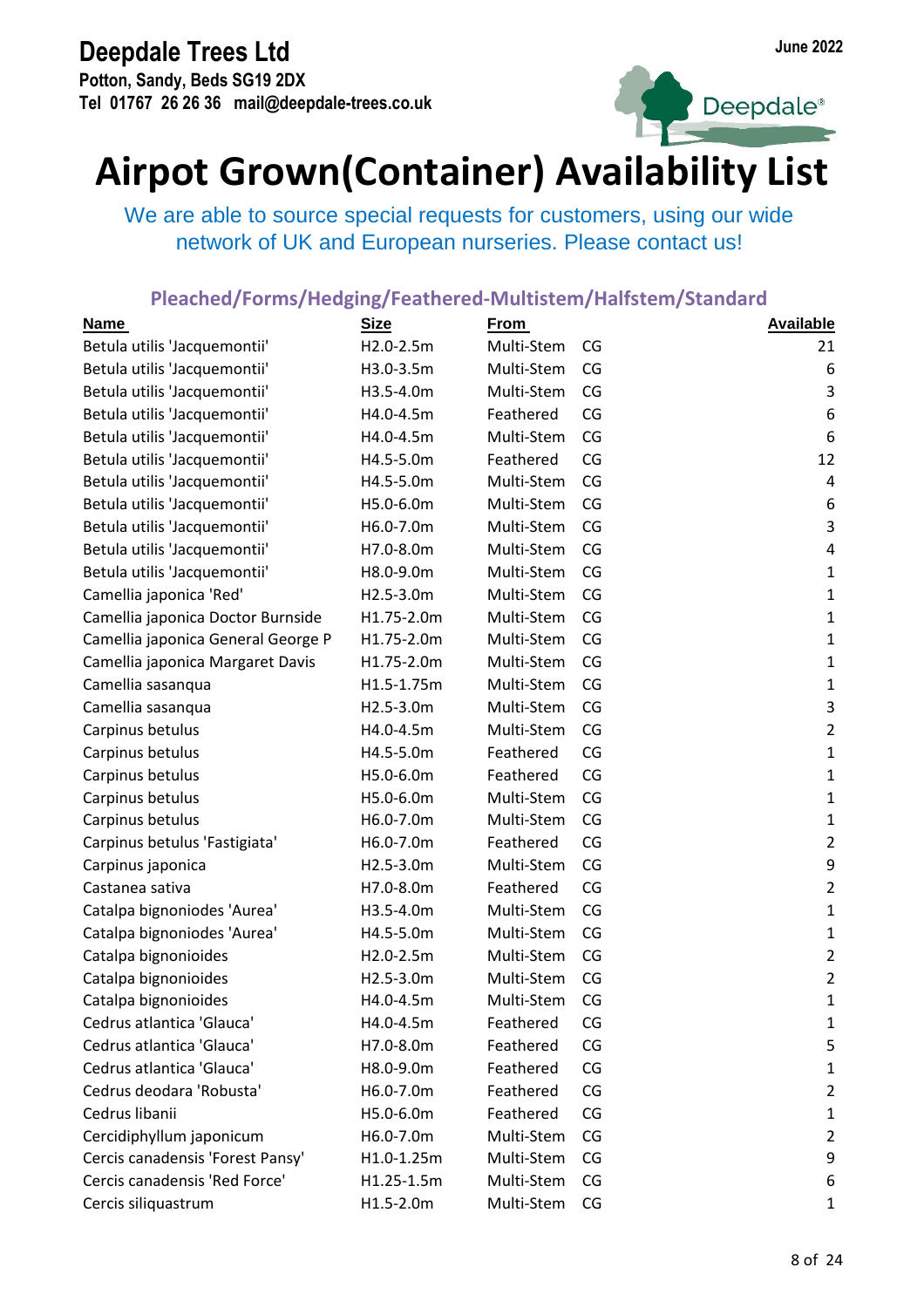**Potton, Sandy, Beds SG19 2DX Tel 01767 26 26 36 mail@deepdale-trees.co.uk**





## **Airpot Grown(Container) Availability List**

We are able to source special requests for customers, using our wide network of UK and European nurseries. Please contact us!

| <b>Name</b>                      | <b>Size</b> | <b>From</b> |    | <b>Available</b> |
|----------------------------------|-------------|-------------|----|------------------|
| Cercis siliquastrum              | H2.5-3.0m   | Multi-Stem  | CG | 3                |
| Cercis siliquastrum              | H4.0-4.5m   | Multi-Stem  | CG | $\overline{2}$   |
| Cercis siliquastrum Avondale     | H1.25-1.5m  | Multi-Stem  | CG | $\overline{7}$   |
| Chimonanthus praecox             | H2.0-2.5m   | Multi-Stem  | CG | $\mathbf{1}$     |
| Cornus controversa               | H4.5-5.0m   | Multi-Stem  | CG | $\mathbf{1}$     |
| Cornus kousa                     | H1.5-2.0m   | Multi-Stem  | CG | 14               |
| Cornus kousa                     | H1.75-2.0m  | Multi-Stem  | CG | $\overline{2}$   |
| Cornus kousa                     | H2.5-3.0m   | Multi-Stem  | CG | $\mathbf 1$      |
| Cornus kousa                     | H5.0-6.0m   | Multi-Stem  | CG | $\mathbf 1$      |
| Cornus kousa Chinensis           | H2.5-3.0m   | Multi-Stem  | CG | $\mathbf 1$      |
| Cornus kousa Chinensis           | H3.0-3.5m   | Multi-Stem  | CG | $\pmb{4}$        |
| Cornus kousa Chinensis           | H3.5-4.0m   | Multi-Stem  | CG | $\mathbf 1$      |
| Cornus kousa Chinensis           | H4.0-5.0m   | Multi-Stem  | CG | $\mathbf 1$      |
| Cornus kousa Galileana           | H3.0-3.5m   | Multi-Stem  | CG | $\mathbf 1$      |
| Cornus kousa Milky Way           | H4.0-4.5m   | Multi-Stem  | CG | $\mathbf 1$      |
| Cornus kousa National            | H4.0-5.0m   | Multi-Stem  | CG | $\mathbf 1$      |
| Cornus kousa National            | H4.5-5.0m   | Multi-Stem  | CG | $\mathbf{1}$     |
| Cornus kousa Snowflake           | H3.5-4.0m   | Multi-Stem  | CG | $\mathbf 1$      |
| Cornus kousa Snowflake           | H4.0-4.5m   | Multi-Stem  | CG | $\mathbf 1$      |
| Cornus kousa Teutonia            | H3.0-3.5m   | Multi-Stem  | CG | $\mathbf 1$      |
| Cornus kousa Weiss Fountan       | H2.0-2.5m   | Multi-Stem  | CG | $\mathbf 1$      |
| Cornus mas                       | H1.5-2.0m   | Multi-Stem  | CG | $\mathbf{3}$     |
| Cornus mas                       | H2.0-2.5m   | Multi-Stem  | CG | $\overline{2}$   |
| Cornus mas                       | H3.0-3.5m   | Feathered   | CG | $\mathbf{3}$     |
| Cornus mas                       | H3.5-4.0m   | Multi-Stem  | CG | $\pmb{4}$        |
| Corylopsis pauciflora            | H1.5-2.0m   | Multi-Stem  | CG | $\overline{2}$   |
| Corylus avellana                 | H1.5-2.0m   | Multi-Stem  | CG | $\mathbf 1$      |
| Corylus avellana                 | H2.5-3.0m   | Multi-Stem  | CG | $\pmb{4}$        |
| Corylus avellana 'Contorta'      | H2.5-3.0m   | Multi-Stem  | CG | $\mathbf{1}$     |
| Cotinus coggygria Royal Purple   | H2.5-3.0m   | Multi-Stem  | CG | 1                |
| Cotinus coggygria Royal Purple   | H3.0-3.5m   | Multi-Stem  | CG | $\mathbf{1}$     |
| Crataegus coccinea               | H3.0-3.5m   | Multi-Stem  | CG | $\mathbf{1}$     |
| Crataegus lavallei Carrierei     | H3.0-3.5m   | Multi-Stem  | CG | $\mathbf{1}$     |
| Crataegus monogyna               | H3.0-3.5m   | Multi-Stem  | CG | $\overline{2}$   |
| Crataegus monogyna               | H3.0-4.0m   | Multi-Stem  | CG | $\mathbf{1}$     |
| Crataegus monogyna               | H3.5-4.0m   | Multi-Stem  | CG | $\overline{2}$   |
| Crataegus monogyna               | H4.0-4.5m   | Multi-Stem  | CG | $\mathbf{1}$     |
| Crataegus prunifolia             | H3.0-3.5m   | Multi-Stem  | CG | $\mathbf{1}$     |
| Crataegus prunifolia 'Splendens' | H2.0-2.5m   | Multi-Stem  | CG | 1                |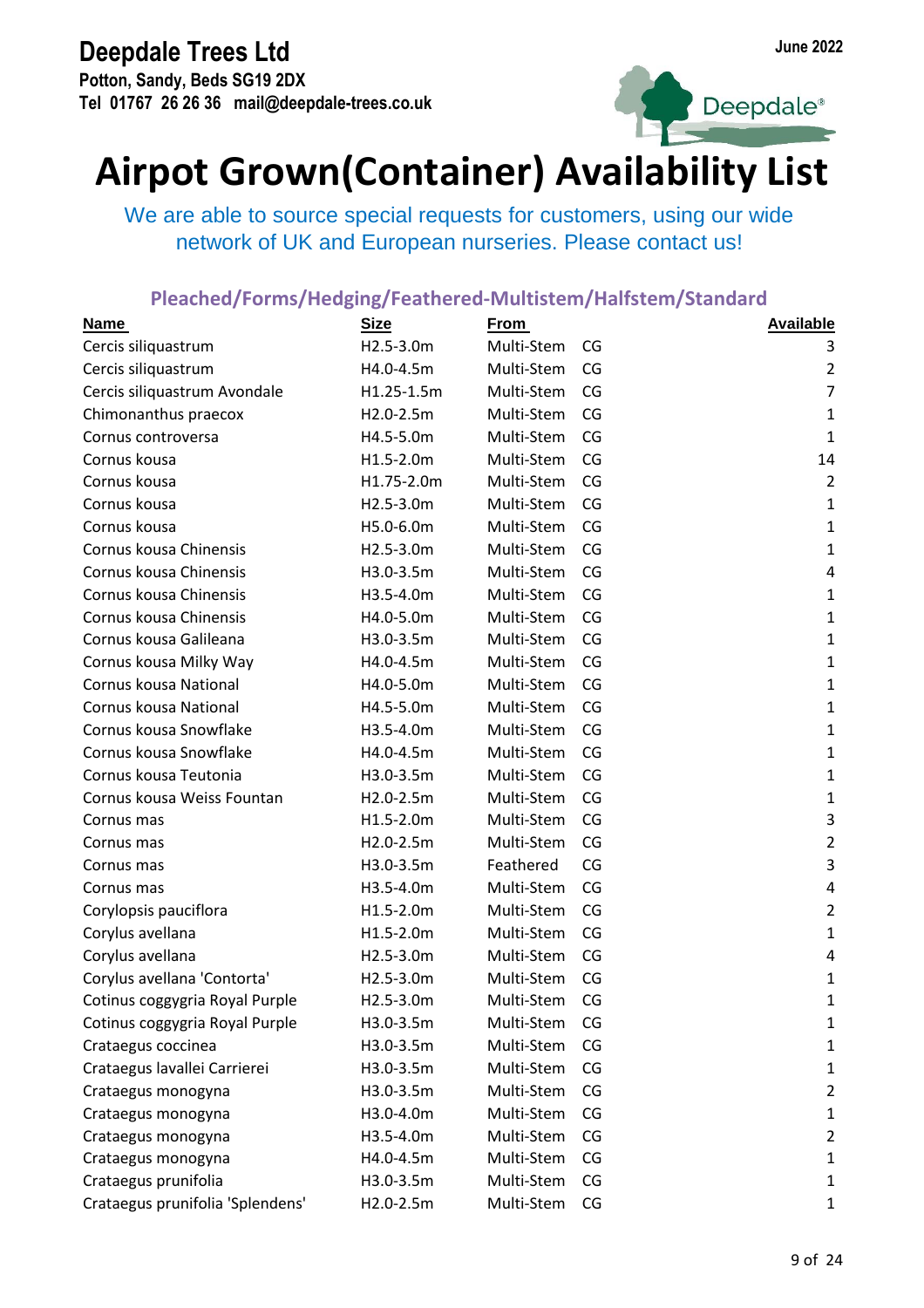**Potton, Sandy, Beds SG19 2DX Tel 01767 26 26 36 mail@deepdale-trees.co.uk**





## **Airpot Grown(Container) Availability List**

We are able to source special requests for customers, using our wide network of UK and European nurseries. Please contact us!

| <b>Name</b>                                   | <b>Size</b> | <b>From</b> |    | <b>Available</b> |
|-----------------------------------------------|-------------|-------------|----|------------------|
| Davidia involucrata                           | H2.5-3.0m   | Multi-Stem  | CG | 1                |
| Decaisnea fargesii                            | H2.0-2.5m   | Multi-Stem  | CG | 3                |
| Decaisnea fargesii                            | H2.5-3.0m   | Multi-Stem  | CG | $\mathbf{1}$     |
| Euonymus alatus                               | H1.5-1.75m  | Multi-Stem  | CG | $\mathbf 1$      |
| Fagus sylvatica 'Asplenifolia'                | H2.0-2.5m   | Feathered   | CG | $\mathbf 1$      |
| Fagus sylvatica 'Asplenifolia'                | H2.5-3.0m   | Feathered   | CG | $\mathbf{3}$     |
| Fagus sylvatica 'Asplenifolia'                | H3.5-4.0m   | Feathered   | CG | $\overline{2}$   |
| Fagus sylvatica 'Asplenifolia'                | H4.5-5.0m   | Feathered   | CG | 6                |
| Fagus sylvatica 'Atropunicea'                 | H3.5-4.0m   | Feathered   | CG | 29               |
| Fagus sylvatica 'Atropunicea'                 | H7.0-8.0m   | Feathered   | CG | $\mathbf 1$      |
| Fagus sylvatica 'Dawyck'                      | H6.0-7.0m   | Feathered   | CG | $\mathbf 1$      |
| Fagus sylvatica 'Dawyck Gold'                 | H7.0-8.0m   | Feathered   | CG | 11               |
| Fagus sylvatica 'Purpurea'                    | H4.0-4.5m   | Feathered   | CG | $\overline{2}$   |
| Fagus sylvatica 'Purpurea'                    | H5.0-5.5m   | Feathered   | CG | $\mathbf 1$      |
| Fagus sylvatica 'Purpurea'                    | H5.0-6.0m   | Feathered   | CG | $\mathbf 1$      |
| Fagus sylvatica 'Purpurea'                    | H6.0-7.0m   | Feathered   | CG | $\mathbf 1$      |
| Fagus sylvatica 'Purpurea'                    | H7.0-8.0m   | Feathered   | CG | $\overline{2}$   |
| Ficus carica                                  | H2.0-2.5m   | Multi-Stem  | CG | $\mathbf 1$      |
| Ginkgo biloba 'Fastigiata'                    | H2.5-3.0m   | Feathered   | CG | $\mathbf 2$      |
| Ginkgo biloba Autumn Gold                     | H2.5-3.0m   | Feathered   | CG | $\mathbf 1$      |
| Ginkgo biloba Autumn Gold                     | H3.0-3.5m   | Feathered   | CG | $\mathsf{3}$     |
| Gleditsia triacanthos 'Inermis'               | H5.0-6.0m   | Multi-Stem  | CG | $\mathbf 1$      |
| Gleditsia triacanthos 'Skyline'               | H4.5-5.0m   | Multi-Stem  | CG | $\mathbf 1$      |
| Gleditsia triacanthos 'Skyline'               | H5.0-6.0m   | Multi-Stem  | CG | 8                |
| Gleditsia triacanthos 'Sunburst'              | H2.5-3.0m   | Multi-Stem  | CG | $\mathbf 1$      |
| Gleditsia triacanthos 'Sunburst'              | H4.0-4.5m   | Multi-Stem  | CG | 1                |
| Gleditsia triacanthos 'Sunburst'              | H4.5-5.0m   | Feathered   | CG | $\mathbf 1$      |
| Gleditsia triacanthos 'Sunburst'              | H5.0-6.0m   | Feathered   | CG | $\pmb{4}$        |
| Gleditsia triacanthos 'Sunburst'              | H5.0-6.0m   | Multi-Stem  | CG | $\overline{2}$   |
| Halesia carolina                              | H1.0-1.5m   | Multi-Stem  | CG | 6                |
| Hamamelis intermedia 'Pallida'                | H1.0-1.25m  | Multi-Stem  | CG | 1                |
| Hamamelis intermedia 'Pallida'                | H1.0-1.5m   | Multi-Stem  | CG | 2                |
| Hamamelis intermedia 'Sunburst'               | $H1.0-1.5m$ | Multi-Stem  | CG | $\mathbf{1}$     |
| Hamamelis intermedia Arnold Promise 16-18     |             | Feathered   | CG | $\mathbf{1}$     |
| Hamamelis Intermedia Arnold Promise H2.5-3.0m |             | Multi-Stem  | CG | $\mathbf{1}$     |
| Hamamelis Intermedia Arnold Promise H3.0-3.5m |             | Multi-Stem  | CG | $\mathbf{1}$     |
| Hamamelis intermedia Feuerzauber              | H1.0-1.25m  | Multi-Stem  | CG | $\mathbf{1}$     |
| Hamamelis intermedia Westerstede              | H1.25-1.5m  | Multi-Stem  | CG | 2                |
| Heptacodium miconioides                       | H1.75-2.0m  | Multi-Stem  | CG | $\mathbf{1}$     |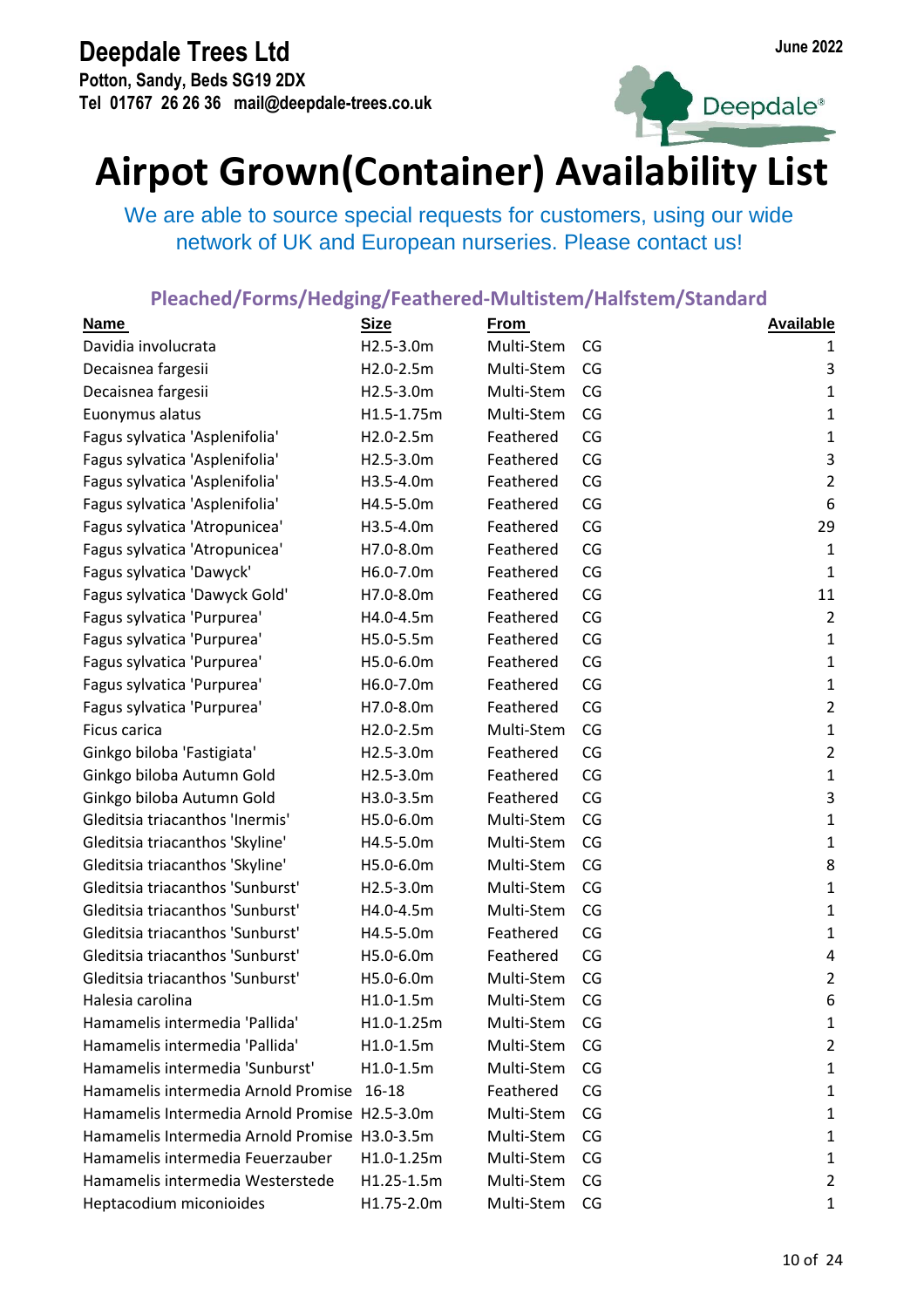**Potton, Sandy, Beds SG19 2DX Tel 01767 26 26 36 mail@deepdale-trees.co.uk**



Deepdale<sup>®</sup>

## **Airpot Grown(Container) Availability List**

We are able to source special requests for customers, using our wide network of UK and European nurseries. Please contact us!

| <b>Name</b>                         | <b>Size</b> | <b>From</b> |    | <b>Available</b> |
|-------------------------------------|-------------|-------------|----|------------------|
| Hydrangea macrophylla               | H0.8-1.0m   | Multi-Stem  | CG | 1                |
| Hydrangea petiolaris                | H2.0-2.5m   | Multi-Stem  | CG | 3                |
| Hydrangea quercifolia               | H0.8-1.0m   | Multi-Stem  | CG | 6                |
| Hydrangea quercifolia Snow Queen    | H1.25-1.5m  | Multi-Stem  | CG | 8                |
| Ilex aquifolium                     | H1.75-2.0m  | Feathered   | CG | $\pmb{4}$        |
| Ilex aquifolium                     | H2.0-2.5m   | Feathered   | CG | $\mathbf 1$      |
| Ilex castaneifolia                  | H6.0-7.0m   | Feathered   | CG | $\mathbf 1$      |
| Ilex Nellie R. Stevens              | H2.0-2.5m   | Feathered   | CG | 8                |
| Ilex Nellie R. Stevens              | H2.5-3.0m   | Multi-Stem  | CG | 5                |
| Ilex Nellie R. Stevens              | H3.0-3.5m   | Multi-Stem  | CG | $\mathbf 2$      |
| Juniperus c. Hibernica              | H2.0-2.5m   | Feathered   | CG | $\mathbf 1$      |
| Koelreuteria paniculata             | H1.25-1.5m  | Multi-Stem  | CG | 5                |
| Koelreuteria paniculata             | H2.0-2.5m   | Multi-Stem  | CG | 11               |
| Koelreuteria paniculata             | H3.5-4.0m   | Multi-Stem  | CG | $\mathbf{1}$     |
| Laburnum anagyroides                | H2.5-3.0m   | Multi-Stem  | CG | $\mathbf 1$      |
| Laburnum anagyroides                | H3.0-3.5m   | Multi-Stem  | CG | $\mathbf 1$      |
| Laburnum anagyroides                | H4.0-5.0m   | Multi-Stem  | CG | $\mathbf{1}$     |
| Lagerstroemia choctaw               | H1.75-2.0m  | Multi-Stem  | CG | $\mathbf{1}$     |
| Lagerstroemia durant red            | H1.75-2.0m  | Multi-Stem  | CG | 3                |
| Lagerstroemia muskogee              | H1.75-2.0m  | Multi-Stem  | CG | $\mathbf 1$      |
| Liquidambar styraciflua             | H3.0-3.5m   | Feathered   | CG | 6                |
| Liquidambar styraciflua             | H4.0-4.5m   | Feathered   | CG | $\overline{2}$   |
| Liquidambar styraciflua             | H5.0-6.0m   | Multi-Stem  | CG | $\overline{2}$   |
| Liquidambar styraciflua Slender Sil | H4.0-4.5m   | Feathered   | CG | $\pmb{4}$        |
| Liriodendron tulipifera 'Fastigiata | H5.0-6.0m   | Feathered   | CG | $\mathbf 1$      |
| Magnolia 'Elisa Odenwald'           | H2.5-3.0m   | Multi-Stem  | CG | $\mathbf 1$      |
| Magnolia 'Limelight'                | H3.0-3.5m   | Multi-Stem  | CG | $\mathbf{1}$     |
| Magnolia 'Sulphur Cockatoo'         | H3.0-3.5m   | Multi-Stem  | CG | $\overline{2}$   |
| Magnolia Betty                      | H3.0-3.5m   | Multi-Stem  | CG | $\mathbf 1$      |
| Magnolia golden Sun                 | H3.5-4.0m   | Multi-Stem  | CG | 1                |
| Magnolia grand. 'Gallissonniere'    | H2.0-2.5m   | Multi-Stem  | CG | 4                |
| Magnolia grand. 'Gallissonniere'    | H3.0-3.5m   | Multi-Stem  | CG | 2                |
| Magnolia grand. 'Gallissonniere'    | H3.0-4.0m   | Multi-Stem  | CG | 4                |
| Magnolia grand. 'Gallissonniere'    | H3.5-4.0m   | Feathered   | CG | 7                |
| Magnolia grandiflora                | H4.0-4.5m   | Multi-Stem  | CG | $\mathbf{1}$     |
| Magnolia Heaven Scent               | H4.0-5.0m   | Multi-Stem  | CG | 3                |
| Magnolia kobus                      | H3.0-3.5m   | Multi-Stem  | CG | 3                |
| Magnolia laevifolia                 | H1.75-2.0m  | Multi-Stem  | CG | $\mathbf{1}$     |
| Magnolia loeb. Leonard Messel       | H1.5-2.0m   | Multi-Stem  | CG | 3                |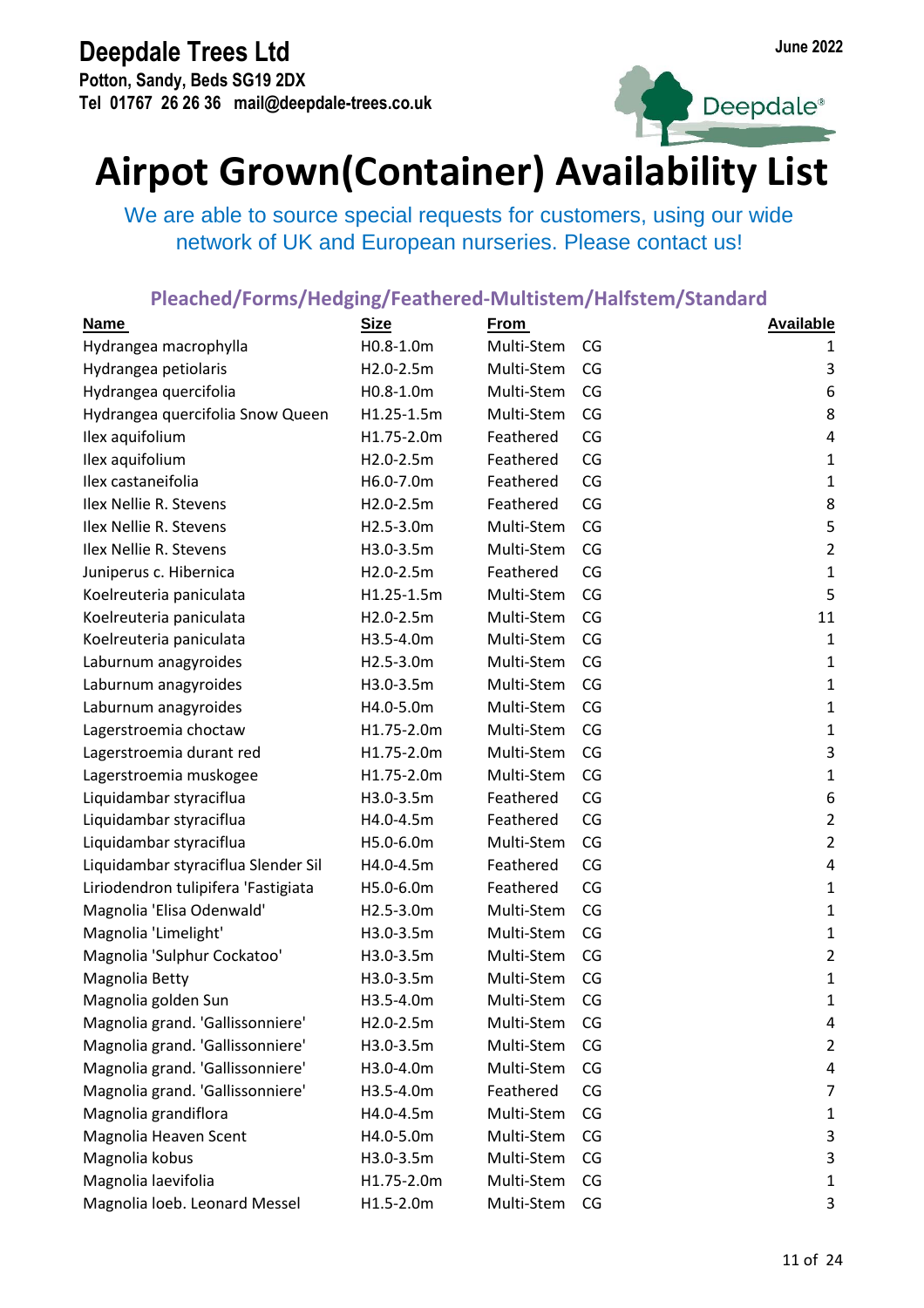**Potton, Sandy, Beds SG19 2DX Tel 01767 26 26 36 mail@deepdale-trees.co.uk**



Deepdale<sup>®</sup>

## **Airpot Grown(Container) Availability List**

We are able to source special requests for customers, using our wide network of UK and European nurseries. Please contact us!

| <b>Name</b>                         | <b>Size</b> | <b>From</b> |    | <b>Available</b> |
|-------------------------------------|-------------|-------------|----|------------------|
| Magnolia soulangiana 'Alba Superba' | H1.5-2.0m   | Multi-Stem  | CG | 4                |
| Magnolia stellata                   | H1.5-1.75m  | Multi-Stem  | CG | $\overline{2}$   |
| Magnolia stellata 'Royal Star'      | H3.5-4.0m   | Multi-Stem  | CG | $\mathbf 1$      |
| Magnolia Susan                      | H2.5-3.0m   | Multi-Stem  | CG | $\mathbf 1$      |
| Malus 'Red Sentinel'                | H4.0-4.5m   | Multi-Stem  | CG | $\mathbf 1$      |
| Malus Evereste                      | H2.0-2.5m   | Multi-Stem  | CG | $\mathbf 1$      |
| Malus Evereste                      | H4.0-4.5m   | Feathered   | CG | $\mathbf 1$      |
| Malus sylvestris                    | H4.0-5.0m   | Multi-Stem  | CG | $\mathbf 1$      |
| Malus Wintergold                    | H3.0-3.5m   | Multi-Stem  | CG | $\mathsf 3$      |
| Mespilus germanica                  | H2.0-2.5m   | Multi-Stem  | CG | $\pmb{4}$        |
| Mespilus germanica                  | H2.5-3.0m   | Multi-Stem  | CG | $\mathbf 1$      |
| Metasequoia glyptostroboides        | H5.0-6.0m   | Feathered   | CG | $\mathbf{1}$     |
| Metasequoia glyptostroboides        | H6.0-7.0m   | Two Stem    | CG | $\mathbf{1}$     |
| Metasequoia glyptostroboides        | H7.0-8.0m   | Two Stem    | CG | $\mathbf 1$      |
| Nandina domestica                   | H1.25-1.5m  | Multi-Stem  | CG | 27               |
| Nyssa sylvatica                     | H3.5-4.0m   | Multi-Stem  | CG | $\overline{2}$   |
| Osmanthus fortunei (aquifolium)     | H1.75-2.0m  | Multi-Stem  | CG | 10               |
| Osmanthus fortunei (aquifolium)     | H2.0-2.5m   | Multi-Stem  | CG | 10               |
| Osmanthus fortunei (aquifolium)     | H4.0-5.0m   | Multi-Stem  | CG | $\mathbf 1$      |
| Osmanthus heterophyllus             | H2.5-3.0m   | Multi-Stem  | CG | $\mathsf 3$      |
| Osmanthus heterophyllus             | H3.0-3.5m   | Multi-Stem  | CG | $\mathbf 1$      |
| Parrotia persica                    | H4.5-5.0m   | Multi-Stem  | CG | $\mathbf 1$      |
| Parrotia persica                    | H5.0-6.0m   | Multi-Stem  | CG | $\overline{2}$   |
| Parrotia persica Vanessa            | H5.0-6.0m   | Feathered   | CG | $\mathbf{1}$     |
| Parrotia persica Vanessa            | H5.0-6.0m   | Multi-Stem  | CG | $\mathbf 1$      |
| Phellodendron amurense              | H4.5-5.0m   | Multi-Stem  | CG | $\overline{2}$   |
| Phillyrea angustifolia              | H1.25-1.5m  | Multi-Stem  | CG | 27               |
| Phillyrea angustifolia              | H2.75-3.0m  | Multi-Stem  | CG | 5                |
| Pinus mugo                          | H0.5-0.6m   | Multi-Stem  | CG | 3                |
| Pinus mugo                          | H1.5-2.0m   | Multi-Stem  | CG | 11               |
| Pinus mugo                          | H2.0-2.5m   | Multi-Stem  | CG | $\mathbf{1}$     |
| Pinus nigra                         | H2.0-2.5m   | Feathered   | CG | $\mathbf{1}$     |
| Pinus nigra                         | H2.5-3.0m   | Feathered   | CG | $\mathbf{1}$     |
| Pinus nigra 'Austriaca'             | H2.5-3.0m   | Feathered   | CG | $\mathbf{1}$     |
| Pinus nigra 'Austriaca'             | H4.5-5.0m   | Feathered   | CG | $\overline{2}$   |
| Pinus nigra 'Austriaca'             | H5.0-6.0m   | Feathered   | CG | 5                |
| Pinus sylvestris                    | H2.0-2.5m   | Feathered   | CG | $\mathbf{1}$     |
| Pinus sylvestris                    | H4.0-4.5m   | Multi-Stem  | CG | $\mathbf{1}$     |
| Pinus sylvestris                    | H4.0-5.0m   | Feathered   | CG | $\mathbf{1}$     |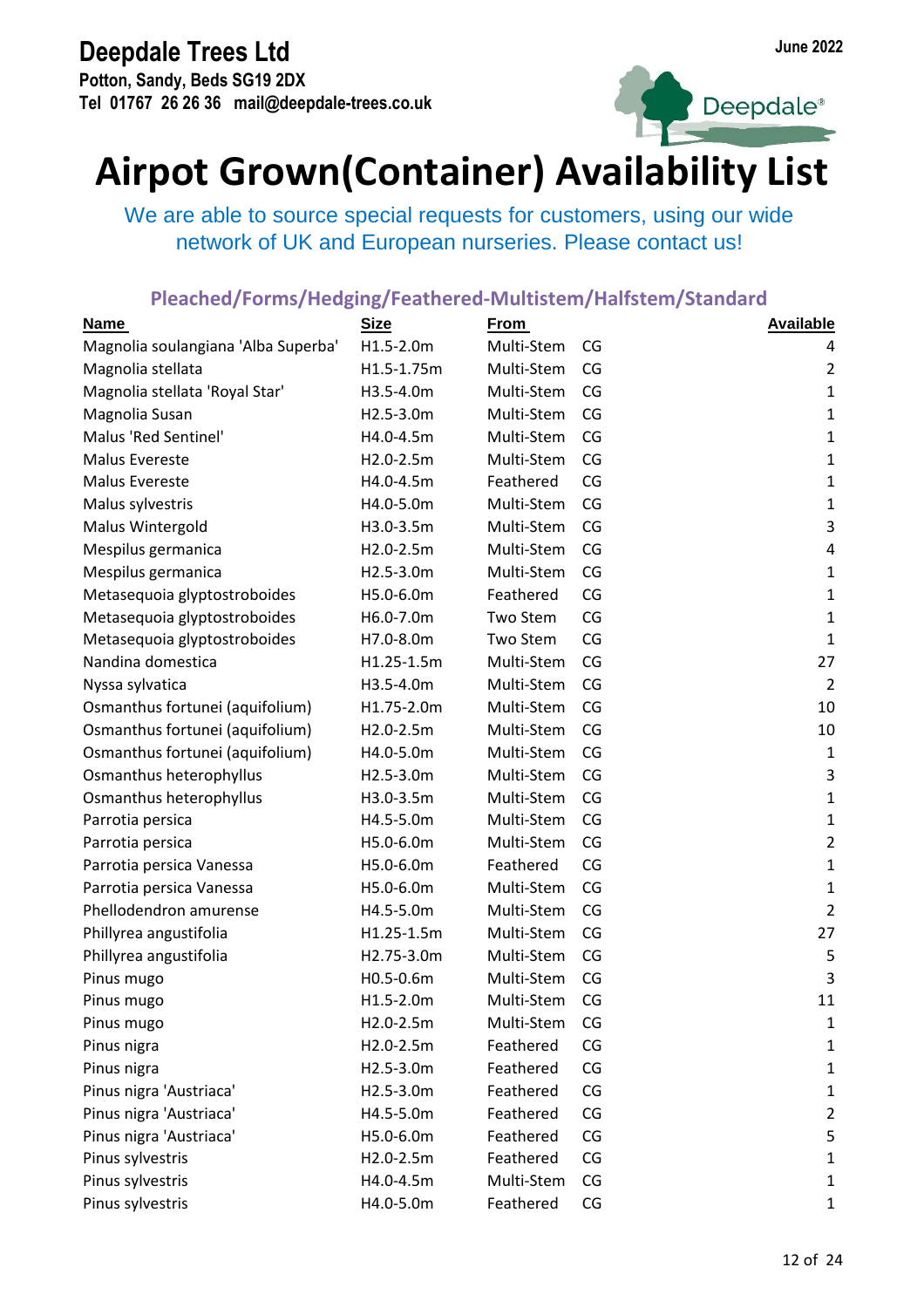**Potton, Sandy, Beds SG19 2DX Tel 01767 26 26 36 mail@deepdale-trees.co.uk**





## **Airpot Grown(Container) Availability List**

We are able to source special requests for customers, using our wide network of UK and European nurseries. Please contact us!

| Name                              | <b>Size</b> | <b>From</b> |    | <b>Available</b>        |
|-----------------------------------|-------------|-------------|----|-------------------------|
| Pinus sylvestris                  | H4.0-5.0m   | Multi-Stem  | CG | 2                       |
| Pinus sylvestris                  | H4.5-5.0m   | Feathered   | CG | 3                       |
| Pinus sylvestris                  | H5.0-6.0m   | Feathered   | CG | 15                      |
| Pinus sylvestris                  | H7.0-8.0m   | Feathered   | CG | $\mathbf{1}$            |
| Pinus sylvestris 'Watereri'       | H1.25-1.5m  | Multi-Stem  | CG | 3                       |
| Pinus sylvestris 'Watereri'       | H2.0-2.5m   | Multi-Stem  | CG | $\mathbf 1$             |
| Pinus sylvestris 'Watereri'       | H3.0-3.5m   | Multi-Stem  | CG | $\overline{2}$          |
| Pittosporum tobira                | H1.25-1.5m  | Multi-Stem  | CG | 5                       |
| Pittosporum tobira                | H1.5-1.75m  | Multi-Stem  | CG | 3                       |
| Pittosporum tobira                | H1.75-2.0m  | Multi-Stem  | CG | $\overline{\mathbf{3}}$ |
| Pittosporum tobira Nanum          | H1.3m       | Multi-Stem  | CG | 11                      |
| Poncirius trifoliata              | H2.5-3.0m   | Multi-Stem  | CG | $\overline{2}$          |
| Populus tremula                   | H6.0-7.0m   | Feathered   | CG | 3                       |
| Prunus avium                      | H3.5-4.0m   | Multi-Stem  | CG | $\mathbf 1$             |
| Prunus cerasifera Nigra           | H2.5-3.0m   | Multi-Stem  | CG | $\mathbf 1$             |
| Prunus cerasifera Nigra           | H4.0-4.5m   | Multi-Stem  | CG | $\mathbf 1$             |
| Prunus incisa                     | H2.5-3.0m   | Multi-Stem  | CG | $\mathbf{1}$            |
| Prunus maackii Amber Beauty       | H3.0-3.5m   | Multi-Stem  | CG | 14                      |
| Prunus padus                      | H5.0-6.0m   | Multi-Stem  | CG | $\mathbf 1$             |
| Prunus Pandora                    | H4.0-4.5m   | Multi-Stem  | CG | $\mathbf 1$             |
| Prunus Pandora                    | H4.0-5.0m   | Multi-Stem  | CG | 5                       |
| Prunus serrula                    | H1.8-2.0m   | Multi-Stem  | CG | 9                       |
| Prunus serrula                    | H2.0-2.5m   | Multi-Stem  | CG | 20                      |
| Prunus serrula                    | H2.5-3.0m   | Multi-Stem  | CG | $\overline{2}$          |
| Prunus serrula                    | H3.5-4.0m   | Multi-Stem  | CG | 3                       |
| Prunus serrula                    | H4.0-4.5m   | Multi-Stem  | CG | $\mathbf{1}$            |
| Prunus serrulata 'Royal Burgundy' | H2.5-3.0m   | Multi-Stem  | CG | 5                       |
| Prunus serrulata 'Royal Burgundy' | H4.0-4.5m   | Multi-Stem  | CG | 5                       |
| Prunus serrulata Kanzan           | H2.0-2.5m   | Multi-Stem  | CG | $\mathbf 1$             |
| Prunus serrulata Kanzan           | H2.5-3.0m   | Multi-Stem  | CG | 6                       |
| Prunus serrulata Kanzan           | H3.0-3.5m   | Multi-Stem  | CG | $\mathbf{1}$            |
| Prunus serrulata Amanogawa        | H3.5-4.0m   | Multi-Stem  | CG | $\mathbf{1}$            |
| Prunus serrulata Amanogawa        | H4.0-4.5m   | Feathered   | CG | $\mathbf{1}$            |
| Prunus Shimidsu Sakura            | H2.5-3.0m   | Multi-Stem  | CG | $\mathbf{1}$            |
| Prunus Shirotae                   | H4.0-4.5m   | Multi-Stem  | CG | $\mathbf{1}$            |
| Prunus sub. 'Autumnalis Rosea'    | H4.0-5.0m   | Multi-Stem  | CG | $\mathbf{1}$            |
| Pyrus calleryana Chanticleer      | H3.5-4.0m   | Feathered   | CG | 6                       |
| Quercus alba                      | H5.0-6.0m   | Feathered   | CG | $\mathbf{1}$            |
| Quercus ilex                      | H1.75-2.0m  | Multi-Stem  | CG | 2                       |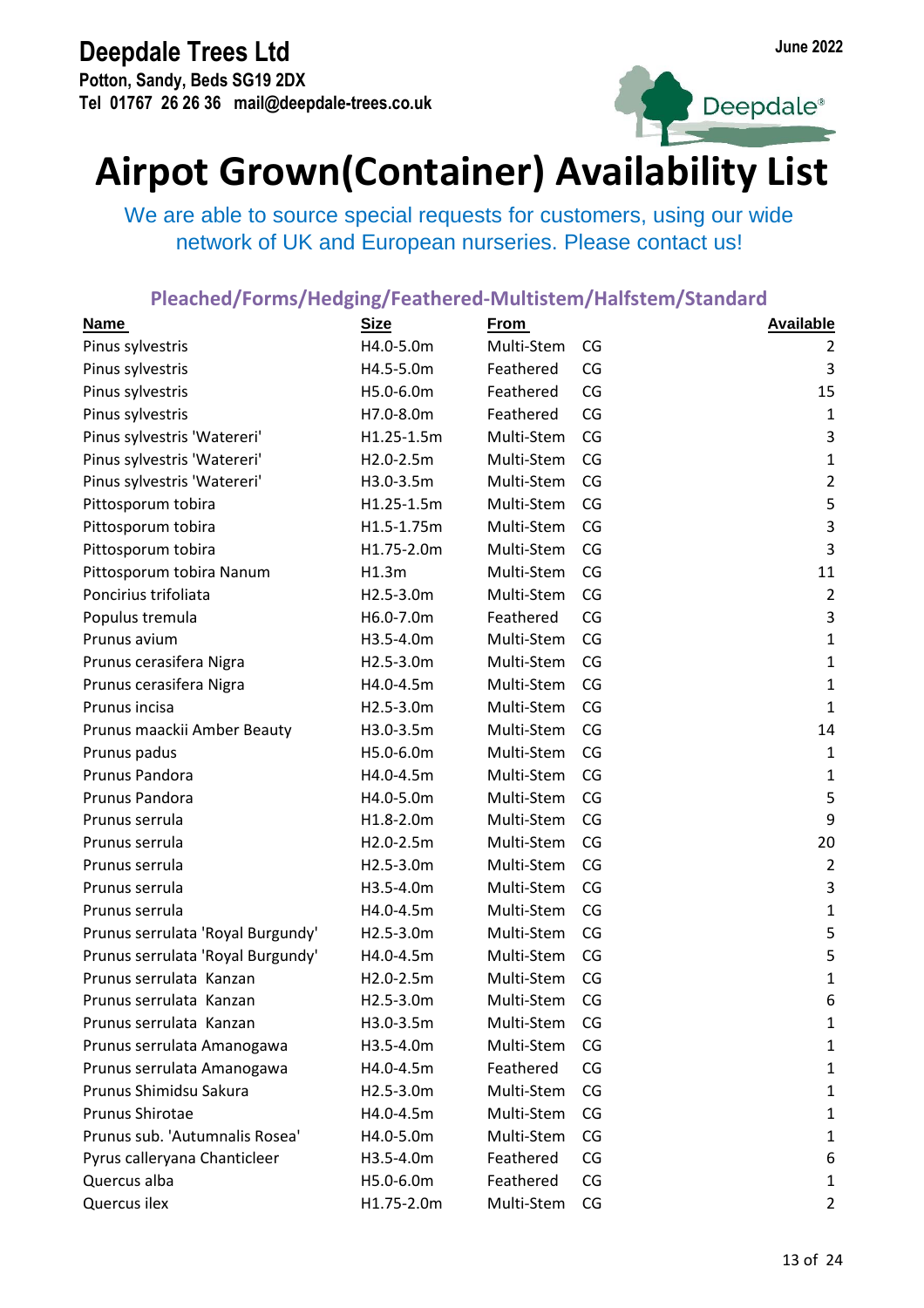**Potton, Sandy, Beds SG19 2DX Tel 01767 26 26 36 mail@deepdale-trees.co.uk**





## **Airpot Grown(Container) Availability List**

We are able to source special requests for customers, using our wide network of UK and European nurseries. Please contact us!

| <b>Name</b>                        | <b>Size</b>   | <b>From</b> |    | <b>Available</b> |
|------------------------------------|---------------|-------------|----|------------------|
| Quercus ilex                       | H2.5-3.0m     | Feathered   | CG | 40               |
| Quercus robur                      | H7.0-8.0m     | Multi-Stem  | CG | $\mathbf 1$      |
| Quercus robur 'Fastigiata Koester' | H4.5-5.0m     | Feathered   | CG | $\mathbf{1}$     |
| Quercus turn. Pseudoturneri        | H5.0-6.0m     | Feathered   | CG | $\mathbf 1$      |
| Quercus warei 'Wind Candle'        | H4.5-5.0m     | Feathered   | CG | $\mathbf{1}$     |
| Rhamnus frangula Asplenifolia      | H2.5-3.0m     | Multi-Stem  | CG | $\mathbf 1$      |
| Rhus typhina                       | H2.0-2.5m     | Multi-Stem  | CG | $\overline{2}$   |
| Rhus typhina                       | H3.0-3.5m     | Multi-Stem  | CG | $\mathbf 1$      |
| Salix caprea                       | H2.5-3.0m     | Multi-Stem  | CG | 4                |
| Salix sep. 'Erythroflexuosa'       | H3.0-3.5m     | Multi-Stem  | CG | $\mathbf 1$      |
| Sambucus nigra                     | H2.0-2.5m     | Feathered   | CG | $\mathsf 3$      |
| Sambucus nigra Black Lace          | H1.75-2.0m    | Multi-Stem  | CG | 8                |
| Sambucus nigra Black Lace          | H2.0-2.5m     | Multi-Stem  | CG | $\overline{7}$   |
| Sassafras albidum                  | H1.5-1.75m    | Multi-Stem  | CG | $\mathbf 1$      |
| Sassafras albidum                  | H1.5-2.0m     | Multi-Stem  | CG | $\overline{2}$   |
| Sequoiadendron giganteum           | H2.0-2.5m     | Feathered   | CG | 5                |
| Sequoiadendron giganteum           | H2.5-3.0m     | Feathered   | CG | $\overline{2}$   |
| Sorbus aucuparia                   | H3.0-3.5m     | Multi-Stem  | CG | $\mathbf 1$      |
| Sorbus aucuparia                   | H3.0-4.0m     | Multi-Stem  | CG | $\mathbf 1$      |
| Sorbus intermedia                  | $H2.5-3.0m$   | Multi-Stem  | CG | $\mathbf 1$      |
| Sorbus intermedia                  | H3.0-3.5m     | Multi-Stem  | CG | $\overline{2}$   |
| Styrax japonica                    | H3.0-3.5m     | Multi-Stem  | CG | $\overline{2}$   |
| Syringa chinensis                  | H2.0-2.5m     | Multi-Stem  | CG | $\mathbf 1$      |
| Syringa vul. 'Charles Joly'        | H1.5-1.75m    | Multi-Stem  | CG | $\mathbf 1$      |
| Syringa vul. Ruhm von Horstenstein | H1.75-2.0m    | Multi-Stem  | CG | $\mathsf 3$      |
| Syringa vulgaris Nadezhda          | H2.0-2.5m     | Multi-Stem  | CG | $\overline{2}$   |
| Tamarix ramosissima Hulsdonk White | $H2.0 - 2.5m$ | Multi-Stem  | CG | $\mathbf{1}$     |
| Taxus baccata                      | H2.75-3.0m    | Multi-Stem  | CG | 4                |
| Taxus baccata 'Fastigiata'         | H1.6-1.8m     | Feathered   | CG | 1                |
| Thuja plicata                      | H5.0-5.5m     | Feathered   | CG | 1                |
| Ulmus minor Jacqueline Hillier     | H1.5-1.75m    | Multi-Stem  | CG | 2                |
| Viburnum burkwoodii                | H2.0-2.5m     | Multi-Stem  | CG | 33               |
| Viburnum burkwoodii                | H2.5-3.0m     | Multi-Stem  | CG | $\overline{2}$   |
| Viburnum opulus                    | H2.0-2.5m     | Multi-Stem  | CG | $\overline{2}$   |
| Zelkova serrata                    | H3.5-4.0m     | Multi-Stem  | CG | 3                |
| Zelkova serrata                    | H4.0-4.5m     | Multi-Stem  | CG | 1                |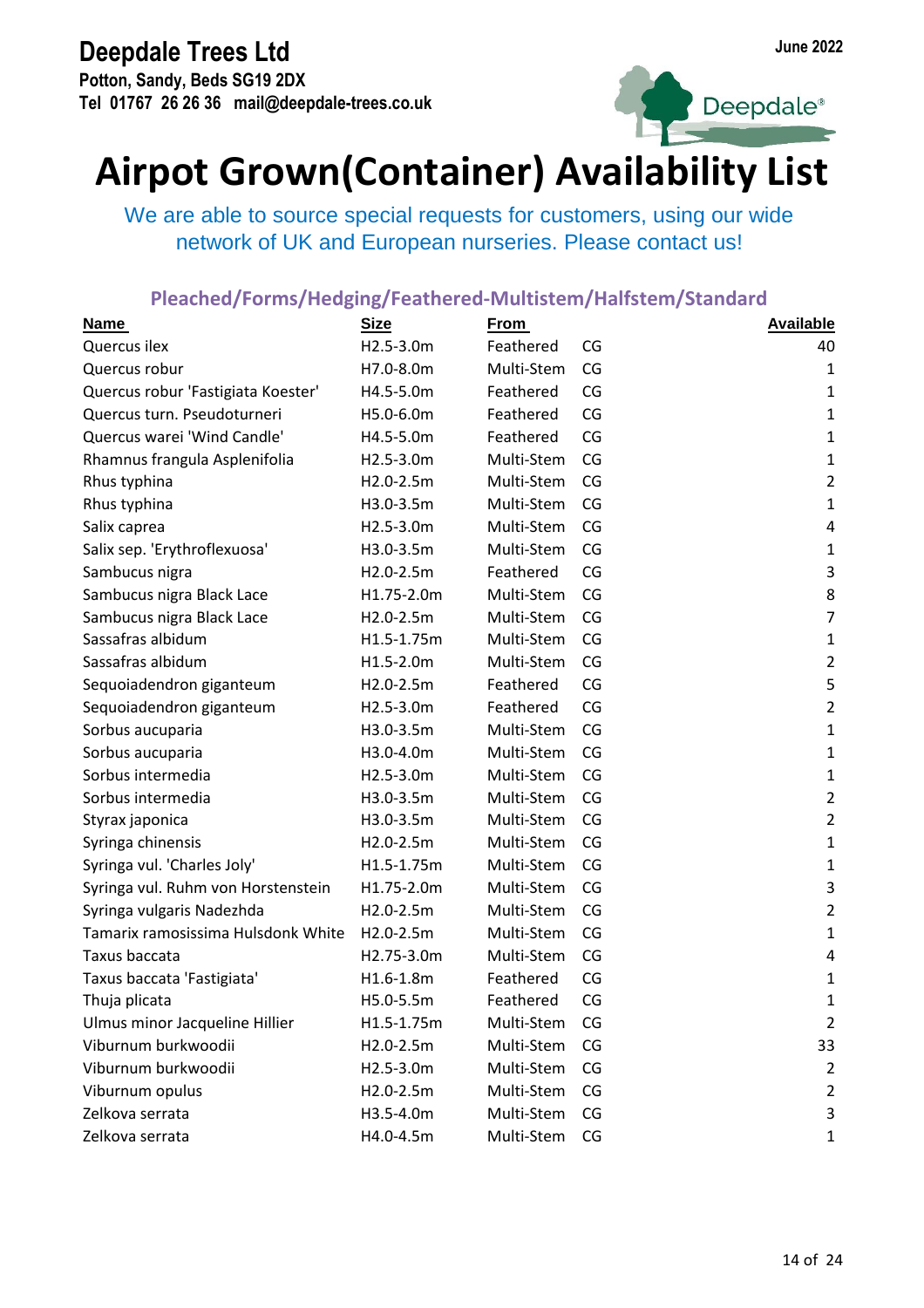**Potton, Sandy, Beds SG19 2DX Tel 01767 26 26 36 mail@deepdale-trees.co.uk**



Deepdale<sup>®</sup>

# **Airpot Grown(Container) Availability List**

We are able to source special requests for customers, using our wide network of UK and European nurseries. Please contact us!

| <b>Name</b>                        | <b>Size</b> | <b>From</b> |    | <b>Available</b>        |
|------------------------------------|-------------|-------------|----|-------------------------|
| <b>Half Stem / Quarter Stem:</b>   |             |             |    |                         |
| Acer campestre                     | 30-35       | $1/2$ Stem  | CG | 2                       |
| Acer palmatum 'Dissectum Viridis'  | H1.6-1.8m   | $1/2$ Stem  | CG | 1                       |
| Acer pseudo. 'Simon Louis Freres'  | H4.0-4.5m   | $1/2$ Stem  | CG | 1                       |
| Carpinus betulus                   | 45-50       | $1/2$ Stem  | CG | 1                       |
| Heptacodium miconioides            | $20 - 25$   | $1/2$ Stem  | CG | $\overline{\mathbf{3}}$ |
| Hippophae rhamnoides               | 35-40       | 1/2 Stem    | CG | 1                       |
| Ilex Nellie R. Stevens             | 12-14       | $1/2$ Stem  | CG | 5                       |
| Koelreuteria paniculata            | H1.25-1.5m  | $1/2$ Stem  | CG | $\mathsf 3$             |
| Liquidambar styraciflua            | $12 - 14$   | $1/2$ Stem  | CG | 1                       |
| Liquidambar styraciflua            | $20 - 25$   | $1/2$ Stem  | CG | $\mathbf 1$             |
| Liquidambar styraciflua Worplesdon | 16-18       | $1/2$ Stem  | CG | 3                       |
| Magnolia Galaxy                    | 14-16       | $1/2$ Stem  | CG | 8                       |
| Malus domestica (Apple)            | 14-16       | $1/2$ Stem  | CG | $\overline{2}$          |
| Malus domestica (Apple)            | 16-18       | $1/2$ Stem  | CG | $\overline{2}$          |
| Malus domestica (Apple)            | $20 - 25$   | $1/2$ Stem  | CG | $\mathbf 1$             |
| Malus Elstar (fruit)               | $20 - 25$   | $1/2$ Stem  | CG | 3                       |
| Pinus mugo Rostrata                | 40-45       | 1/2 Stem    | CG | $\mathbf 1$             |
| Pinus nigra 'Austriaca'            | $25 - 30$   | $1/2$ Stem  | CG | 5                       |
| Pinus nigra 'Austriaca'            | 30-35       | $1/2$ Stem  | CG | $\overline{2}$          |
| Pinus nigra 'Austriaca'            | 50-60       | $1/2$ Stem  | CG | 4                       |
| Prunus avium                       | $20 - 25$   | $1/2$ Stem  | CG | $\overline{2}$          |
| Prunus domestica (Plum)            | 12-14       | $1/2$ Stem  | CG | $\mathbf 1$             |
| Prunus Iusitanica Angustifolia     | H1.75-2.0m  | $1/2$ Stem  | CG | 1                       |
| Pyrus communis (Pear)              | $12 - 14$   | 1/2 Stem    | CG | $\mathbf{1}$            |
| Taxodium distichum                 | 14-16       | $1/2$ Stem  | CG | $\mathbf{1}$            |
| <b>Standard:</b>                   |             |             |    |                         |
| Acer campestre                     | 30-35       | Standard    | CG | 1                       |
| Acer campestre                     | 70-80       | Standard    | CG | 1                       |
| Acer campestre 'Elegant'           | 14-16       | Standard    | CG | 3                       |
| Acer campestre 'Elsrijk'           | 14-16       | Standard    | CG | $\overline{2}$          |
| Acer campestre 'Elsrijk'           | 25-30       | Standard    | CG | 1                       |
| Acer campestre 'Elsrijk'           | 30-35       | Standard    | CG | 1                       |
| Acer campestre 'Elsrijk'           | 35-40       | Standard    | CG | 3                       |
| Acer campestre 'Elsrijk'           | 40-45       | Standard    | CG | 3                       |
| Acer campestre 'Red Shine'         | 14-16       | Standard    | CG | 4                       |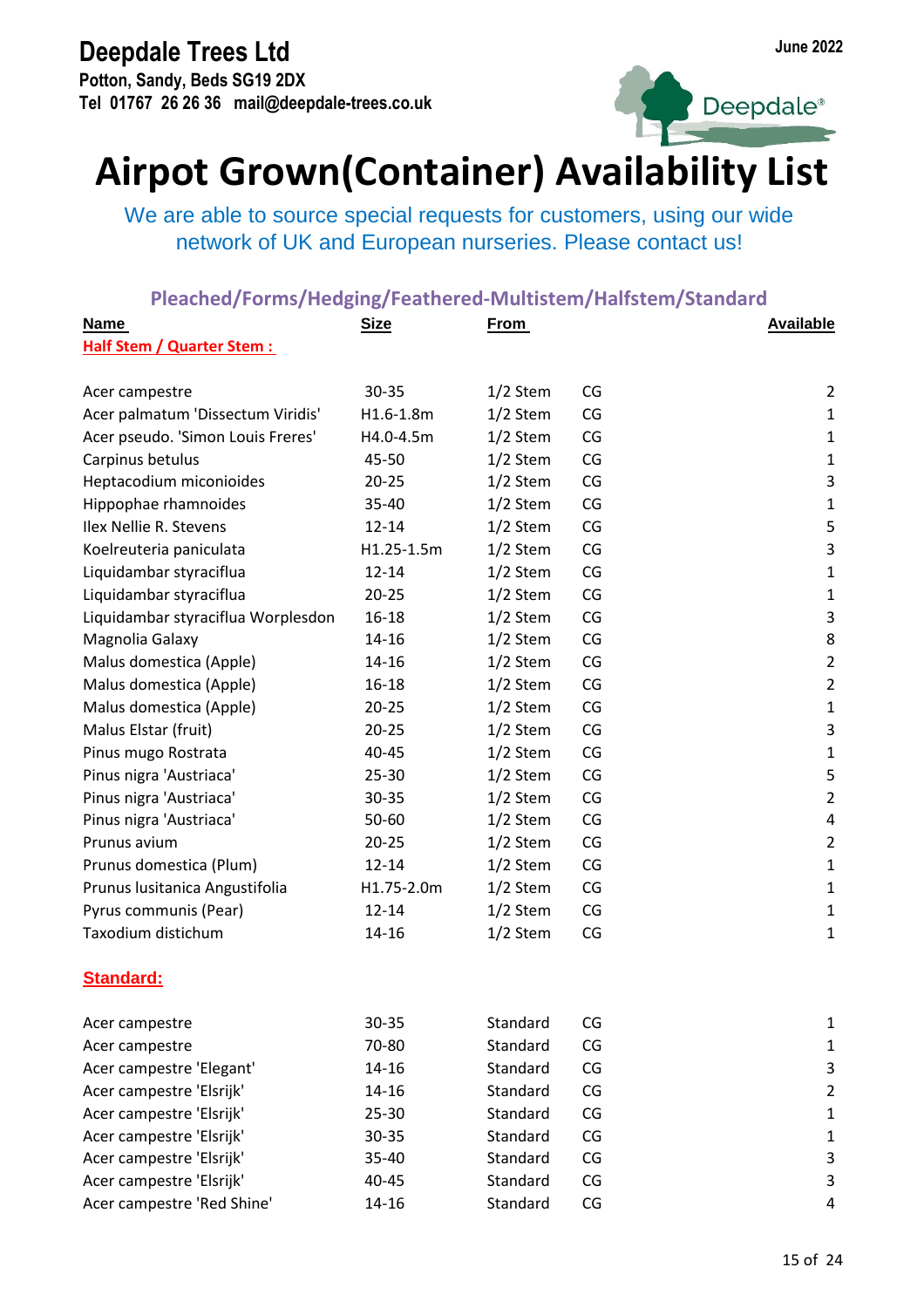**Potton, Sandy, Beds SG19 2DX Tel 01767 26 26 36 mail@deepdale-trees.co.uk**





## **Airpot Grown(Container) Availability List**

We are able to source special requests for customers, using our wide network of UK and European nurseries. Please contact us!

| <b>Name</b>                      | <b>Size</b> | <b>From</b> |    | <b>Available</b> |
|----------------------------------|-------------|-------------|----|------------------|
| Acer campestre 'Red Shine'       | $16 - 18$   | Standard    | CG | 13               |
| Acer campestre 'Red Shine'       | 30-35       | Standard    | CG | 5                |
| Acer cappadocicum 'Rubrum'       | 30-35       | Standard    | CG | $\mathbf{1}$     |
| Acer freemanii 'Autumn Blaze'    | 14-16       | Standard    | CG | 12               |
| Acer freemanii 'Autumn Blaze'    | $16 - 18$   | Standard    | CG | $\mathsf{3}$     |
| Acer freemanii 'Autumn Blaze'    | 18-20       | Standard    | CG | 6                |
| Acer freemanii 'Autumn Blaze'    | 35-40       | Standard    | CG | $\mathbf{1}$     |
| Acer freemanii 'Autumn Blaze'    | 50-60       | Standard    | CG | $\mathbf 1$      |
| Acer freemanii 'Autumn Blaze'    | 60-70       | Standard    | CG | $\mathbf{1}$     |
| Acer ginnala                     | $20 - 25$   | Standard    | CG | $\mathbf 1$      |
| Acer ginnala                     | 25-30       | Standard    | CG | $\mathsf{3}$     |
| Acer griseum                     | $12 - 14$   | Standard    | CG | 3                |
| Acer neglectum 'Annae'           | 25-30       | Standard    | CG | $\mathbf{1}$     |
| Acer platanoides 'Drummondii'    | $16 - 18$   | Standard    | CG | 6                |
| Acer platanoides 'Drummondii'    | 30-35       | Standard    | CG | $\overline{2}$   |
| Acer platanoides 'Emerald Queen' | $12 - 14$   | Standard    | CG | 10               |
| Acer platanoides 'Emerald Queen' | $14 - 16$   | Standard    | CG | 31               |
| Acer platanoides 'Emerald Queen' | $20 - 25$   | Standard    | CG | 13               |
| Acer platanoides 'Emerald Queen' | 25-30       | Standard    | CG | 15               |
| Acer platanoides 'Emerald Queen' | 30-35       | Standard    | CG | $\mathbf{1}$     |
| Acer platanoides 'Globosum'      | $20 - 25$   | Standard    | CG | $\overline{2}$   |
| Acer platanoides 'Royal Red'     | $12 - 14$   | Standard    | CG | 23               |
| Acer platanoides 'Royal Red'     | $16 - 18$   | Standard    | CG | 6                |
| Acer pseudo 'Spaethii'           | $10 - 12$   | Standard    | CG | $\overline{7}$   |
| Acer pseudo 'Spaethii'           | $20 - 25$   | Standard    | CG | 5                |
| Acer pseudoplatanus              | 50-60       | Standard    | CG | $\mathbf 1$      |
| Acer pseudoplatanus              | 60-70       | Standard    | CG | $\mathbf{1}$     |
| Acer rubrum                      | 14-16       | Standard    | CG | 30               |
| Acer rubrum 'October Glory'      | $16 - 18$   | Standard    | CG | 16               |
| Acer saccharinum                 | 60-70       | Standard    | CG | 1                |
| Acer saccharinum 'Laciniatum'    | 40-45       | Standard    | CG | 3                |
| Acer saccharinum 'Pyramidale'    | 35-40       | Standard    | CG | 4                |
| Alnus cordata                    | $20 - 25$   | Standard    | CG | 5                |
| Alnus cordata                    | 25-30       | Standard    | CG | $\overline{2}$   |
| Alnus cordata                    | 30-35       | Standard    | CG | 1                |
| Alnus glutinosa                  | 14-16       | Standard    | CG | 19               |
| Alnus glutinosa                  | $16 - 18$   | Standard    | CG | 1                |
| Alnus glutinosa                  | $20 - 25$   | Standard    | CG | 4                |
| Alnus glutinosa                  | 35-40       | Standard    | CG | $\mathbf{1}$     |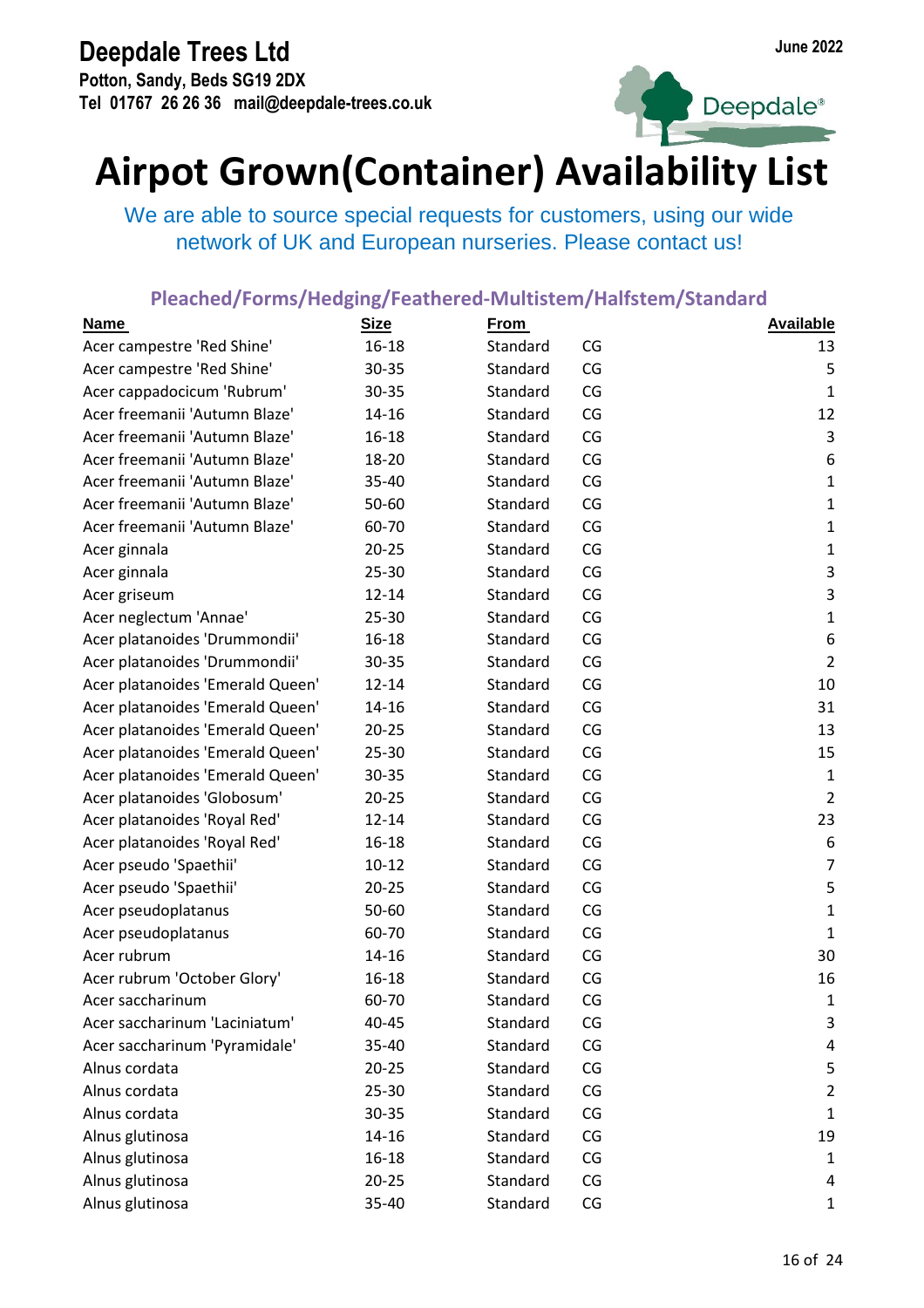**Potton, Sandy, Beds SG19 2DX Tel 01767 26 26 36 mail@deepdale-trees.co.uk**



Deepdale<sup>®</sup>

## **Airpot Grown(Container) Availability List**

We are able to source special requests for customers, using our wide network of UK and European nurseries. Please contact us!

| <b>Name</b>                        | <b>Size</b> | <b>From</b> |    | <b>Available</b> |
|------------------------------------|-------------|-------------|----|------------------|
| Alnus incana                       | 60-70       | Standard    | CG | 1                |
| Amelanchier lamarckii              | $16 - 18$   | Standard    | CG | 1                |
| Amelanchier x grand. 'Ballerina'   | $12 - 14$   | Standard    | CG | $\mathbf{1}$     |
| Amelanchier x grand. 'Robin Hill'  | 35-40       | Standard    | CG | 3                |
| Arbutus unedo                      | 25-30       | Standard    | CG | $\overline{2}$   |
| Betula albo-sinensis               | 18-20       | Standard    | CG | $\mathbf{1}$     |
| Betula albo-sinensis               | $20 - 25$   | Standard    | CG | $\mathbf{1}$     |
| Betula albo-sinensis               | 25-30       | Standard    | CG | $\overline{2}$   |
| Betula albo-sinensis 'Fascination' | 08-10       | Standard    | CG | 17               |
| Betula albo-sinensis 'Fascination' | 30-35       | Standard    | CG | $\mathbf{1}$     |
| Betula albo-sinensis 'Fascination' | 35-40       | Standard    | CG | $\overline{2}$   |
| Betula ermanii                     | 18-20       | Standard    | CG | $\mathbf 1$      |
| Betula nigra                       | $12 - 14$   | Standard    | CG | $\overline{2}$   |
| Betula nigra                       | 14-16       | Standard    | CG | $\mathbf 1$      |
| Betula nigra                       | 16-18       | Standard    | CG | $\overline{2}$   |
| Betula nigra                       | 18-20       | Standard    | CG | $\mathbf{1}$     |
| Betula nigra                       | 25-30       | Standard    | CG | $\overline{2}$   |
| Betula nigra                       | 30-35       | Standard    | CG | $\mathbf{1}$     |
| Betula nigra                       | 35-40       | Standard    | CG | $\overline{2}$   |
| Betula nigra                       | 40-45       | Standard    | CG | $\overline{2}$   |
| Betula nigra                       | 45-50       | Standard    | CG | $\mathbf{1}$     |
| Betula nigra                       | 50-60       | Standard    | CG | $\overline{2}$   |
| Betula nigra                       | 60-70       | Standard    | CG | $\overline{2}$   |
| Betula pendula                     | 16-18       | Standard    | CG | $\mathbf 1$      |
| Betula pendula                     | 18-20       | Standard    | CG | $\overline{2}$   |
| Betula pendula                     | 25-30       | Standard    | CG | 6                |
| Betula pendula                     | 30-35       | Standard    | CG | $\overline{2}$   |
| Betula pendula                     | 60-70       | Standard    | CG | $\mathbf{1}$     |
| Betula utilis 'Jacquemontii'       | $12 - 14$   | Standard    | CG | 8                |
| Betula utilis 'Jacquemontii'       | 14-16       | Standard    | CG | 2                |
| Betula utilis 'Jacquemontii'       | 16-18       | Standard    | CG | 1                |
| Betula utilis 'Jacquemontii'       | $20 - 25$   | Standard    | CG | 1                |
| Betula utilis 'Jacquemontii'       | 30-35       | Standard    | CG | 10               |
| Betula utilis 'Jacquemontii'       | 35-40       | Standard    | CG | 3                |
| Betula utilis 'Jacquemontii'       | 40-45       | Standard    | CG | 10               |
| Betula utilis 'Jacquemontii'       | 45-50       | Standard    | CG | $\overline{2}$   |
| Carpinus betulus                   | 14-16       | Standard    | CG | $\overline{2}$   |
| Carpinus betulus                   | $20 - 25$   | Standard    | CG | 15               |
| Carpinus betulus                   | 25-30       | Standard    | CG | 16               |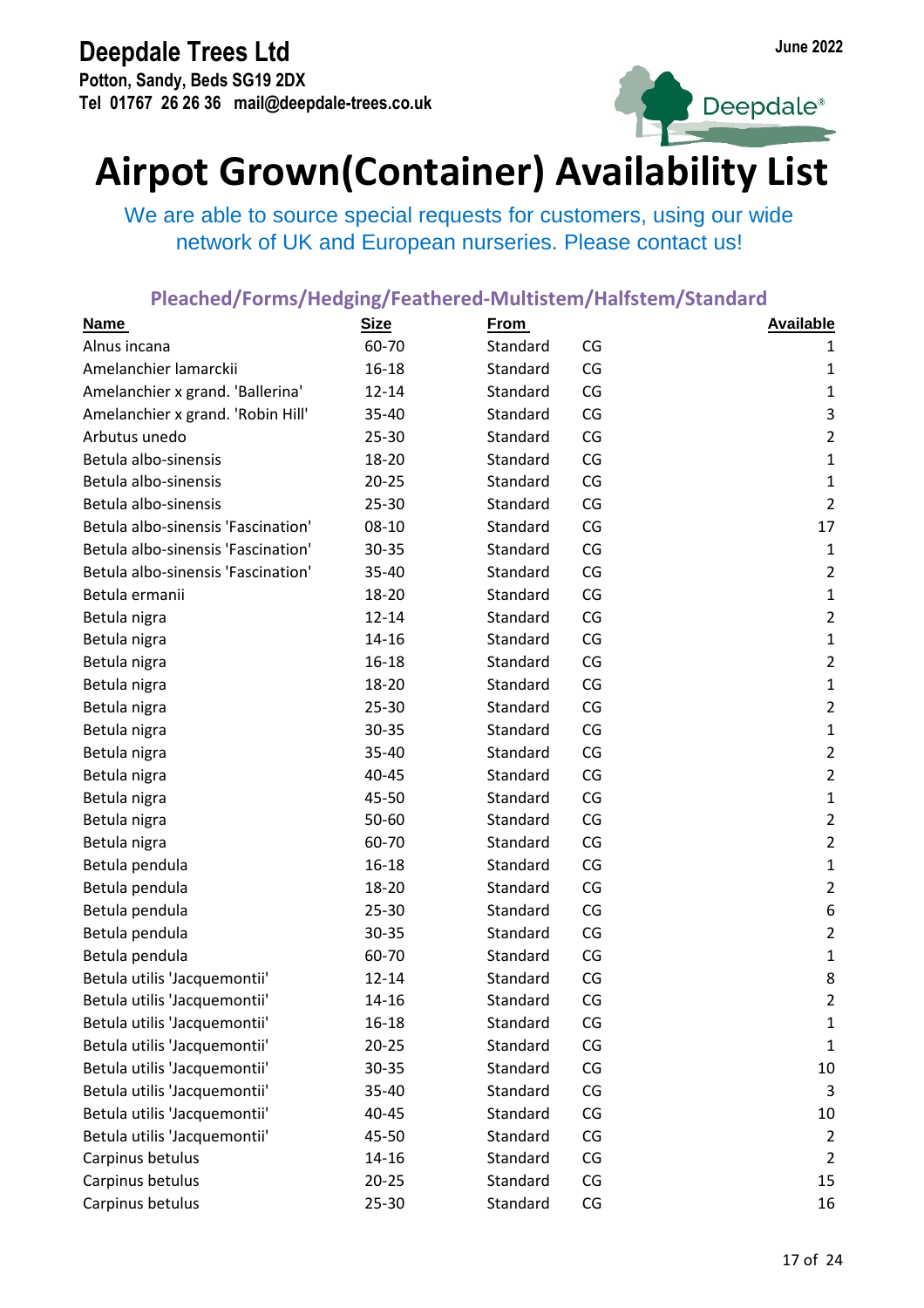**Potton, Sandy, Beds SG19 2DX Tel 01767 26 26 36 mail@deepdale-trees.co.uk**



Deepdale<sup>®</sup>

## **Airpot Grown(Container) Availability List**

We are able to source special requests for customers, using our wide network of UK and European nurseries. Please contact us!

| <b>Name</b>                          | <b>Size</b> | <b>From</b> |    | <b>Available</b> |
|--------------------------------------|-------------|-------------|----|------------------|
| Carpinus betulus                     | 30-35       | Standard    | CG | 1                |
| Carpinus betulus                     | 35-40       | Standard    | CG | 5                |
| Carpinus betulus 'Fastigiata'        | $20 - 25$   | Standard    | CG | $\mathbf{1}$     |
| Carpinus betulus 'Frans Fontaine'    | 40-45       | Standard    | CG | $\mathbf{1}$     |
| Carpinus betulus 'Frans Fontaine'    | 45-50       | Standard    | CG | $\mathbf{1}$     |
| Castanea sativa                      | $10 - 12$   | Standard    | CG | 11               |
| Castanea sativa                      | $12 - 14$   | Standard    | CG | $\mathbf{1}$     |
| Castanea sativa                      | 30-35       | Standard    | CG | $\overline{2}$   |
| Castanea sativa                      | 35-40       | Standard    | CG | $\mathbf{1}$     |
| Cedrus atlantica' Glauca' Fastigiata | 25-30       | Standard    | CG | $\mathsf 3$      |
| Cedrus atlantica Glauca Pyramidalis  | 30-35       | Standard    | CG | 5                |
| Celtis australis                     | 35-40       | Standard    | CG | 5                |
| Cercidiphyllum japonicum             | 16-18       | Standard    | CG | 3                |
| Cladrastis kentukea                  | 30-35       | Standard    | CG | $\mathbf{1}$     |
| Clerodendrum trichotomum             | $12 - 14$   | Standard    | CG | 8                |
| Cornus controversa                   | 35-40       | Standard    | CG | $\mathsf{3}$     |
| Cornus controversa                   | 40-45       | Standard    | CG | $\mathbf{1}$     |
| Corylus colurna                      | 14-16       | Standard    | CG | $\mathbf{1}$     |
| Corylus colurna                      | $20 - 25$   | Standard    | CG | $\overline{7}$   |
| Corylus colurna                      | 25-30       | Standard    | CG | 12               |
| Corylus colurna                      | 30-35       | Standard    | CG | 3                |
| Corylus colurna                      | 35-40       | Standard    | CG | $\mathbf{1}$     |
| Corylus colurna                      | 50-60       | Standard    | CG | $\mathbf{1}$     |
| Cotoneaster cornubia                 | 14-16       | Standard    | CG | $\mathbf{1}$     |
| Crataegus lavallei Carrierei         | $20 - 25$   | Standard    | CG | $\overline{2}$   |
| Crataegus lavallei Carrierei         | 45-50       | Standard    | CG | $\mathbf{1}$     |
| Crataegus prunifolia 'Splendens'     | 30-35       | Standard    | CG | 3                |
| Fagus sylvatica                      | 14-16       | Standard    | CG | $\mathbf{1}$     |
| Fagus sylvatica                      | $16 - 18$   | Standard    | CG | $\mathbf 1$      |
| Fagus sylvatica                      | $20 - 25$   | Standard    | CG | 1                |
| Fagus sylvatica                      | 30-35       | Standard    | CG | 1                |
| Fagus sylvatica 'Atropunicea'        | 25-30       | Standard    | CG | 4                |
| Fagus sylvatica 'Atropunicea'        | 30-35       | Standard    | CG | $\overline{2}$   |
| Fagus sylvatica 'Purpurea'           | 35-40       | Standard    | CG | $\mathbf{1}$     |
| Ficus carica Signora                 | $20 - 25$   | Standard    | CG | $\overline{2}$   |
| Ginkgo biloba                        | 14-16       | Standard    | CG | $\mathbf{1}$     |
| Ginkgo biloba                        | 18-20       | Standard    | CG | $\mathbf{1}$     |
| Ginkgo biloba                        | $20 - 25$   | Standard    | CG | $\overline{2}$   |
| Ginkgo biloba                        | 35-40       | Standard    | CG | $\mathbf{1}$     |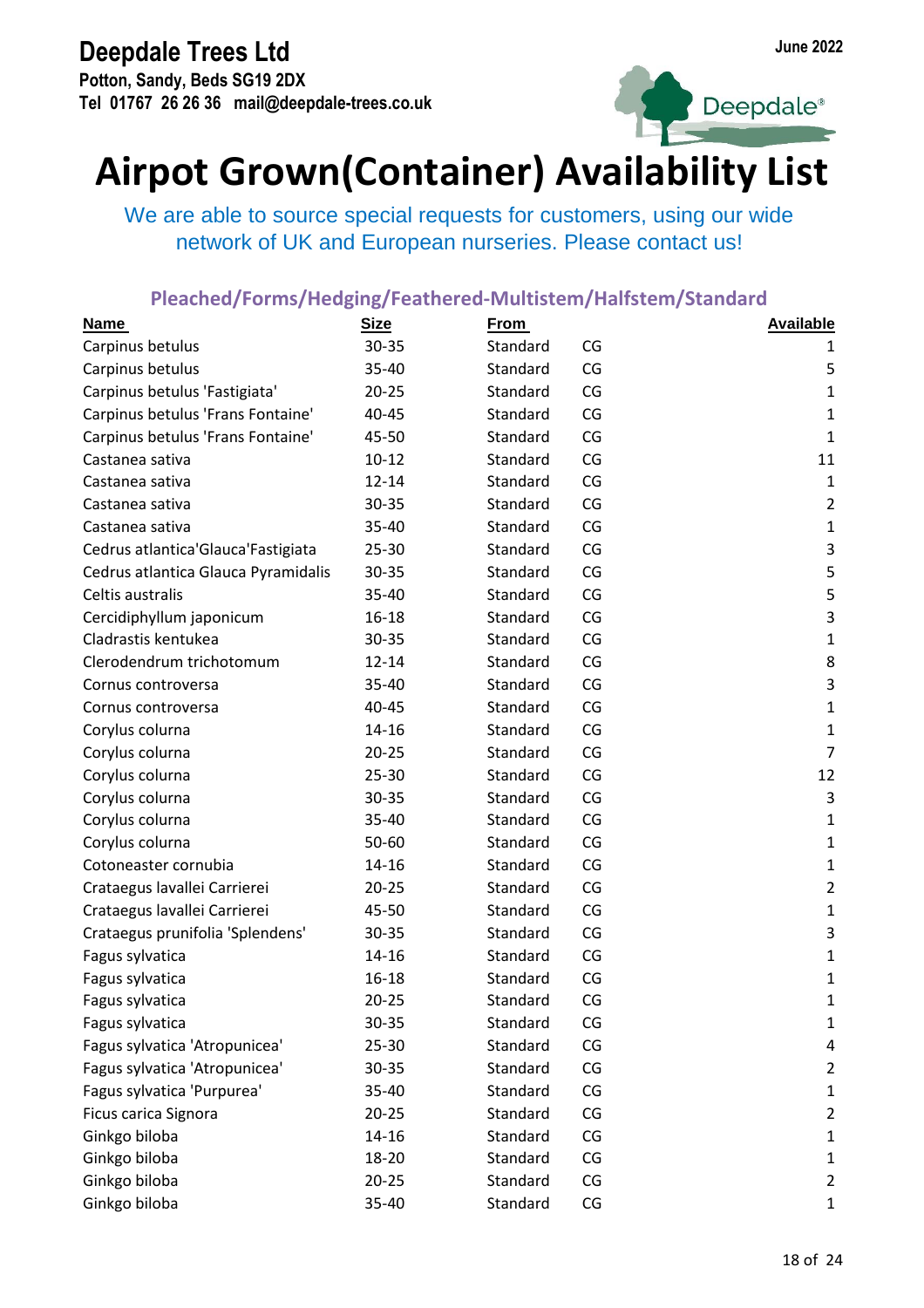**Potton, Sandy, Beds SG19 2DX Tel 01767 26 26 36 mail@deepdale-trees.co.uk**





## **Airpot Grown(Container) Availability List**

We are able to source special requests for customers, using our wide network of UK and European nurseries. Please contact us!

| <b>Name</b>                        | <b>Size</b> | <b>From</b> |    | <b>Available</b> |
|------------------------------------|-------------|-------------|----|------------------|
| Gleditsia triacanthos 'Inermis'    | 25-30       | Standard    | CG | 4                |
| Gleditsia triacanthos 'Inermis'    | 30-35       | Standard    | CG | $\mathbf{1}$     |
| Gleditsia triacanthos 'Skyline'    | $20 - 25$   | Standard    | CG | 20               |
| Gleditsia triacanthos 'Skyline'    | 25-30       | Standard    | CG | $\mathbf 1$      |
| Gleditsia triacanthos 'Sunburst'   | $20 - 25$   | Standard    | CG | 1                |
| Gleditsia triacanthos 'Sunburst'   | 35-40       | Standard    | CG | $\mathbf 1$      |
| Halesia carolina                   | 14-16       | Standard    | CG | $\overline{7}$   |
| Halesia monticola                  | 50-60       | Standard    | CG | $\mathbf 1$      |
| Hamamelis intermedia Diane         | $20 - 25$   | Standard    | CG | 4                |
| Ilex aquifolium Variegata          | $20 - 25$   | Standard    | CG | $\overline{2}$   |
| Ilex Nellie R. Stevens             | $10 - 12$   | Standard    | CG | 22               |
| Ilex Nellie R. Stevens             | 18-20       | Standard    | CG | $\mathbf 1$      |
| Ilex Nellie R. Stevens             | $20 - 25$   | Standard    | CG | 3                |
| Ilex Nellie R. Stevens             | $25 - 30$   | Standard    | CG | $\mathsf 3$      |
| Ilex Nellie R. Stevens             | 30-35       | Standard    | CG | 5                |
| Juglans nigra                      | 30-35       | Standard    | CG | $\mathbf 1$      |
| Koelreuteria paniculata            | 18-20       | Standard    | CG | 1                |
| Koelreuteria paniculata            | 30-35       | Standard    | CG | $\mathbf 1$      |
| Larix decidua                      | $16 - 18$   | Standard    | CG | 3                |
| Larix kaempferi                    | 30-35       | Standard    | CG | $\pmb{4}$        |
| Liquidambar styraciflua            | 18-20       | Standard    | CG | 5                |
| Liquidambar styraciflua            | $20 - 25$   | Standard    | CG | 6                |
| Liquidambar styraciflua            | 40-45       | Standard    | CG | 5                |
| Liquidambar styraciflua            | 50-60       | Standard    | CG | 4                |
| Liquidambar styraciflua            | 60-70       | Standard    | CG | 4                |
| Liquidambar styraciflua Worplesdon | 14-16       | Standard    | CG | 1                |
| Liquidamber styraciflua Worplesdon | 30-35       | Standard    | CG | 1                |
| Liquidamber styraciflua Worplesdon | 35-40       | Standard    | CG | $\mathbf 1$      |
| Liquidamber styraciflua Worplesdon | 60-70       | Standard    | CG | 1                |
| Liriodendron tul. 'Aureomarginata' | 50-60       | Standard    | CG | 3                |
| Liriodendron tulipifera            | $20 - 25$   | Standard    | CG | $\overline{2}$   |
| Liriodendron tulipifera            | 25-30       | Standard    | CG | 3                |
| Liriodendron tulipifera            | 50-60       | Standard    | CG | $\overline{2}$   |
| Liriodendron tulipifera            | 60-70       | Standard    | CG | $\overline{2}$   |
| Magnolia Galaxy                    | $20 - 25$   | Standard    | CG | $\overline{7}$   |
| Magnolia grand. 'Gallissonniere'   | 14-16       | Standard    | CG | 12               |
| Magnolia grandiflora               | 18-20       | Standard    | CG | 5                |
| Magnolia grandiflora               | 30-35       | Standard    | CG | $\mathbf{1}$     |
| Magnolia grandiflora               | 50-60       | Standard    | CG | $\overline{2}$   |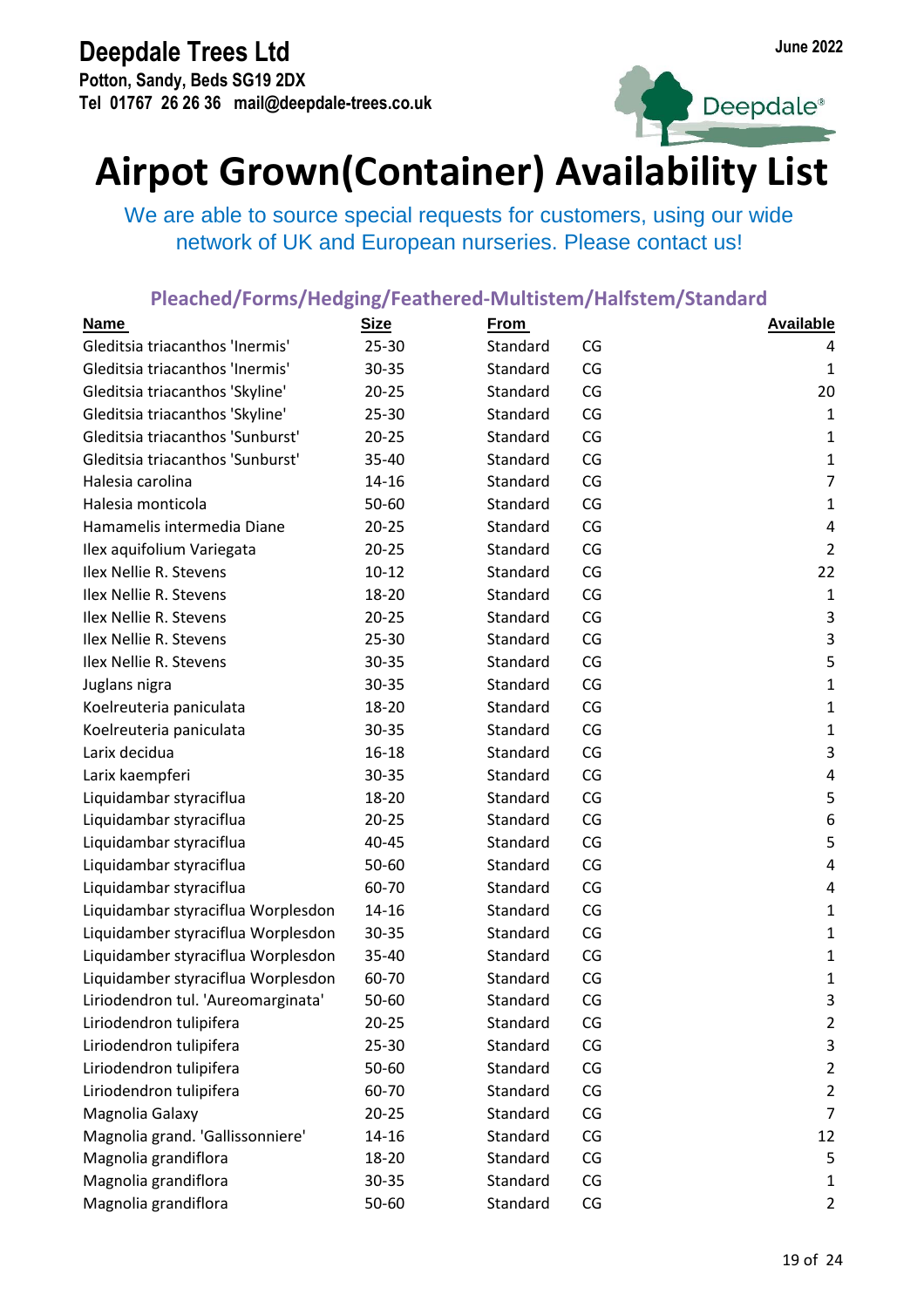**Potton, Sandy, Beds SG19 2DX Tel 01767 26 26 36 mail@deepdale-trees.co.uk**





## **Airpot Grown(Container) Availability List**

We are able to source special requests for customers, using our wide network of UK and European nurseries. Please contact us!

| <b>Name</b>                   | <b>Size</b> | <b>From</b> |    | <b>Available</b> |
|-------------------------------|-------------|-------------|----|------------------|
| Magnolia Heaven Scent         | $16 - 18$   | Standard    | CG | 1                |
| Magnolia kobus                | $20 - 25$   | Standard    | CG | $\overline{2}$   |
| Magnolia kobus                | 25-30       | Standard    | CG | 4                |
| Magnolia kobus                | 35-40       | Standard    | CG | $\mathbf{1}$     |
| Magnolia loebneri 'Merrill'   | 18-20       | Standard    | CG | $\mathbf{1}$     |
| Magnolia loebneri 'Merrill'   | 25-30       | Standard    | CG | $\mathbf{1}$     |
| Magnolia loebneri 'Merrill'   | 30-35       | Standard    | CG | 5                |
| Magnolia Yellow River         | $20 - 25$   | Standard    | CG | $\mathbf 1$      |
| Malus 'Red Sentinel'          | 30-35       | Standard    | CG | $\mathbf{1}$     |
| Malus 'Rudolf'                | $12 - 14$   | Standard    | CG | $\mathbf 1$      |
| Malus 'Rudolf'                | $16 - 18$   | Standard    | CG | $\mathbf{1}$     |
| Malus 'Rudolf'                | 18-20       | Standard    | CG | $\mathbf{1}$     |
| Malus 'Rudolf'                | 35-40       | Standard    | CG | $\mathbf{1}$     |
| Malus baccata                 | 35-40       | Standard    | CG | $\mathbf{1}$     |
| Malus baccata' Street Parade' | $20 - 25$   | Standard    | CG | $\mathbf{1}$     |
| Malus Boskoop                 | 25-30       | Standard    | CG | $\mathbf{1}$     |
| Malus Cox Orange              | $20 - 25$   | Standard    | CG | $\mathbf{1}$     |
| <b>Malus Discovery</b>        | 25-30       | Standard    | CG | $\mathbf{1}$     |
| Malus domestica (Apple)       | 30-35       | Standard    | CG | $\overline{2}$   |
| Malus Evereste                | $12 - 14$   | Standard    | CG | 9                |
| Malus Jonagold                | 25-30       | Standard    | CG | $\mathbf 1$      |
| Malus Roter Boskoop           | 25-30       | Standard    | CG | $\mathbf{1}$     |
| Malus White Star              | $16 - 18$   | Standard    | CG | $\mathbf{1}$     |
| Metasequoia glyptostroboides  | 60-70       | Standard    | CG | $\mathbf{1}$     |
| Nyssa sylvatica               | 16-18       | Standard    | CG | $\overline{7}$   |
| Parrotia persica              | $20 - 25$   | Standard    | CG | 4                |
| Parrotia persica              | 25-30       | Standard    | CG | 5                |
| Parrotia persica              | 30-35       | Standard    | CG | 6                |
| Parrotia persica              | 45-50       | Standard    | CG | $\mathbf 1$      |
| Parrotia persica Vanessa      | 45-50       | Standard    | CG | 1                |
| Paulownia tomentosa           | 18-20       | Standard    | CG | 1                |
| Phellodendron amurense        | $20 - 25$   | Standard    | CG | $\mathbf{1}$     |
| Photinia Red Robin            | $10 - 12$   | Standard    | CG | $\overline{2}$   |
| Pinus nigra                   | 50-60       | Standard    | CG | $\overline{2}$   |
| Pinus nigra 'Austriaca'       | 35-40       | Standard    | CG | $\mathbf{1}$     |
| Pinus nigra 'Austriaca'       | 50-60       | Standard    | CG | $\mathbf{1}$     |
| Pinus nigra 'Austriaca'       | 60-70       | Standard    | CG | $\mathbf{1}$     |
| Pinus sylvestris              | 16-18       | Standard    | CG | $\mathbf{1}$     |
| Pinus sylvestris              | 25-30       | Standard    | CG | 3                |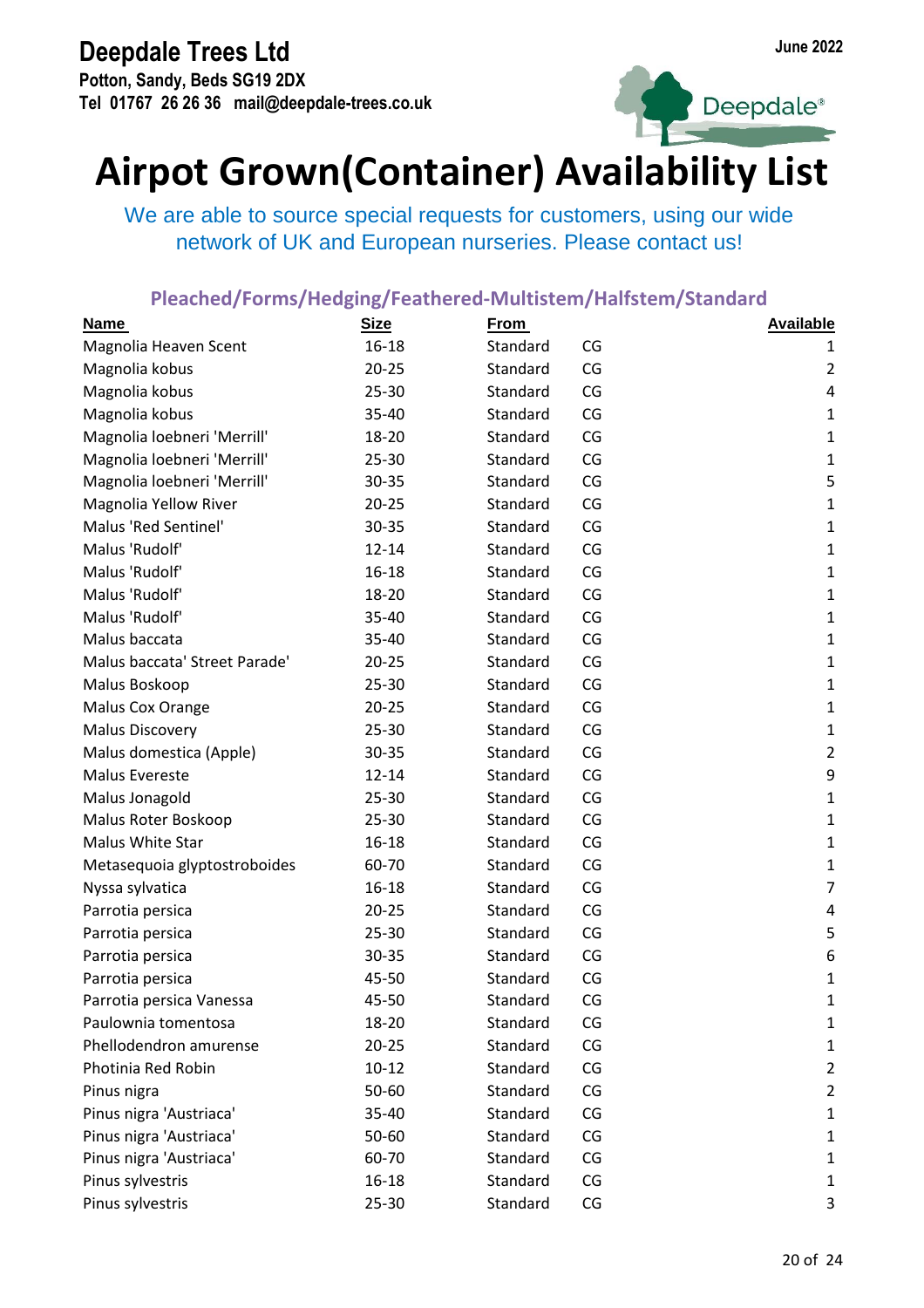**Potton, Sandy, Beds SG19 2DX Tel 01767 26 26 36 mail@deepdale-trees.co.uk**



Deepdale<sup>®</sup>

## **Airpot Grown(Container) Availability List**

We are able to source special requests for customers, using our wide network of UK and European nurseries. Please contact us!

| <b>Name</b>                        | <b>Size</b> | <b>From</b> |    | <b>Available</b> |
|------------------------------------|-------------|-------------|----|------------------|
| Pinus sylvestris                   | 40-45       | Standard    | CG | 1                |
| Pinus sylvestris                   | 50-60       | Standard    | CG | $\mathbf{1}$     |
| Platanus orientalis Minaret        | 18-20       | Standard    | CG | 12               |
| Platanus orientalis Minaret        | $20 - 25$   | Standard    | CG | 26               |
| Platanus orientalis Minaret        | 30-35       | Standard    | CG | $\overline{2}$   |
| Platanus orientalis Minaret        | 40-45       | Standard    | CG | $\mathbf{1}$     |
| Platanus orientalis Minaret        | 45-50       | Standard    | CG | $\mathbf{1}$     |
| Platanus x acerifolia              | 18-20       | Standard    | CG | $\overline{2}$   |
| Platanus x acerifolia              | $20 - 25$   | Standard    | CG | $\mathbf{1}$     |
| Platanus x acerifolia              | $25 - 30$   | Standard    | CG | 18               |
| Platanus x acerifolia              | 30-35       | Standard    | CG | 13               |
| Platanus x acerifolia              | 35-40       | Standard    | CG | 13               |
| Platanus x acerifolia              | 40-45       | Standard    | CG | 13               |
| Platanus x acerifolia              | 45-50       | Standard    | CG | 5                |
| Platanus x acerifolia              | 50-60       | Standard    | CG | 6                |
| Platanus x acerifolia              | 60-70       | Standard    | CG | $\overline{2}$   |
| Platanus x acerifolia              | 80-90       | Standard    | CG | $\mathbf 1$      |
| Populus tremula                    | 30-35       | Standard    | CG | $\overline{2}$   |
| Prunus avium                       | 18-20       | Standard    | CG | 5                |
| Prunus avium                       | 25-30       | Standard    | CG | $\mathbf{1}$     |
| Prunus avium                       | 60-70       | Standard    | CG | $\mathbf{1}$     |
| Prunus avium (Fruiting Cherry)     | 30-35       | Standard    | CG | $\mathbf{1}$     |
| Prunus avium (Fruiting Cherry)     | 35-40       | Standard    | CG | $\mathbf{1}$     |
| Prunus avium Plena                 | 18-20       | Standard    | CG | 17               |
| Prunus avium Plena                 | $20 - 25$   | Standard    | CG | $\overline{a}$   |
| Prunus avium Plena                 | 30-35       | Standard    | CG | $\mathbf{1}$     |
| Prunus avium Plena                 | 45-50       | Standard    | CG | $\mathbf{1}$     |
| Prunus domestica 'Victoria'        | 16-18       | Standard    | CG | 10               |
| Prunus laurocerasus Novita         | $20 - 25$   | Standard    | CG | $\overline{2}$   |
| Prunus laurocerasus Novita         | 30-35       | Standard    | CG | $\mathbf{1}$     |
| Prunus lusitanica Angustifolia     | 16-18       | Standard    | CG | 3                |
| Prunus serrula                     | $14 - 16$   | Standard    | CG | 5                |
| Prunus serrula                     | 18-20       | Standard    | CG | $\mathbf{1}$     |
| Prunus serrulata Kanzan            | 30-35       | Standard    | CG | $\overline{2}$   |
| Prunus serrulata Shiro-Fugen       | $30 - 35$   | Standard    | CG | $\overline{2}$   |
| Prunus Shirotae                    | $25 - 30$   | Standard    | CG | $\overline{2}$   |
| Prunus sub. 'Autumnalis Rosea'     | $20 - 25$   | Standard    | CG | $\mathbf{1}$     |
| Prunus subhirtella                 | 14-16       | Standard    | CG | $\mathbf{1}$     |
| Prunus subhirtella Pendula (White) | $20 - 25$   | Standard    | CG | 4                |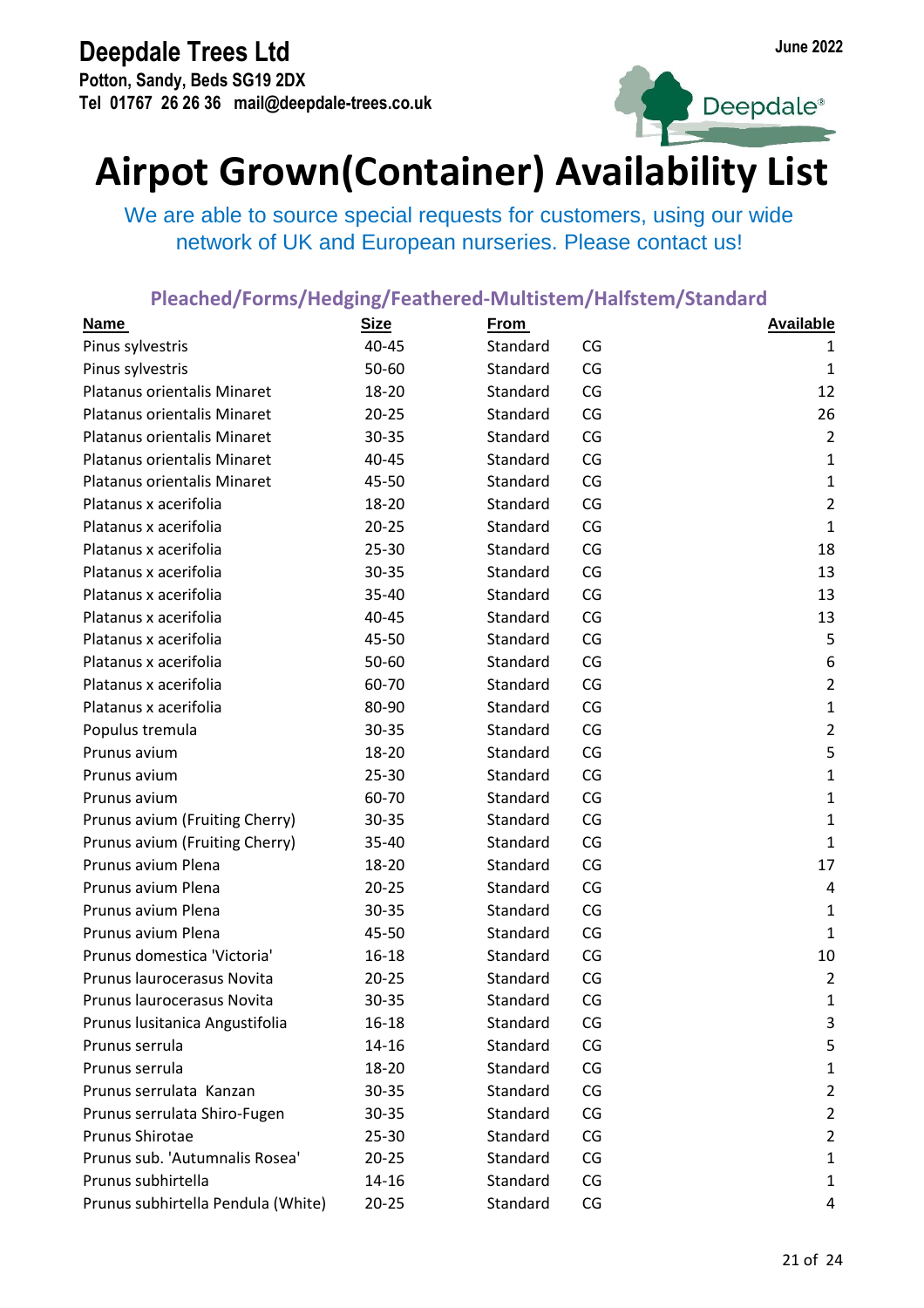**Potton, Sandy, Beds SG19 2DX Tel 01767 26 26 36 mail@deepdale-trees.co.uk**





## **Airpot Grown(Container) Availability List**

We are able to source special requests for customers, using our wide network of UK and European nurseries. Please contact us!

| <b>Name</b>                    | <b>Size</b> | <b>From</b> |    | <b>Available</b> |
|--------------------------------|-------------|-------------|----|------------------|
| <b>Prunus Sunset Boulevard</b> | 30-35       | Standard    | CG | 1                |
| <b>Prunus Sunset Boulevard</b> | 40-45       | Standard    | CG | $\mathbf{1}$     |
| Prunus x schmittii             | 50-60       | Standard    | CG | $\mathbf{1}$     |
| Prunus x schmittii             | 60-70       | Standard    | CG | $\mathbf{1}$     |
| Prunus yedoensis               | 18-20       | Standard    | CG | $\mathbf{1}$     |
| Pterocarya fraxinifolia        | 70-80       | Standard    | CG | $\overline{2}$   |
| Pyrus calleryana Chanticleer   | $12 - 14$   | Standard    | CG | 12               |
| Pyrus calleryana Chanticleer   | $14 - 16$   | Standard    | CG | 13               |
| Pyrus calleryana Chanticleer   | $20 - 25$   | Standard    | CG | $\overline{2}$   |
| Pyrus calleryana Chanticleer   | 25-30       | Standard    | CG | $\mathbf 1$      |
| Pyrus calleryana Chanticleer   | 35-40       | Standard    | CG | $\mathbf{1}$     |
| Pyrus calleryana Chanticleer   | 50-60       | Standard    | CG | 4                |
| Pyrus calleryana Redspire      | $20 - 25$   | Standard    | CG | $\overline{2}$   |
| Pyrus Doyenne du Comice        | $20 - 25$   | Standard    | CG | $\overline{2}$   |
| Pyrus salicifolia Pendula      | 14-16       | Standard    | CG | 4                |
| Quercus frainetto              | 25-30       | Standard    | CG | 4                |
| Quercus frainetto              | 35-40       | Standard    | CG | 3                |
| Quercus ilex                   | 30-35       | Standard    | CG | $\mathbf{1}$     |
| Quercus nigra                  | 35-40       | Standard    | CG | $\mathbf{1}$     |
| Quercus palustris              | $12 - 14$   | Standard    | CG | 12               |
| Quercus palustris              | 25-30       | Standard    | CG | $\overline{2}$   |
| Quercus palustris              | 45-50       | Standard    | CG | $\overline{2}$   |
| Quercus palustris              | 50-60       | Standard    | CG | 18               |
| Quercus palustris              | 60-70       | Standard    | CG | $\mathsf{3}$     |
| Quercus palustris              | 70-80       | Standard    | CG | $\mathbf{1}$     |
| Quercus palustris              | 80-90       | Standard    | CG | 3                |
| Quercus robur                  | $12 - 14$   | Standard    | CG | $\mathbf{1}$     |
| Quercus robur                  | $16 - 18$   | Standard    | CG | 12               |
| Quercus robur                  | $20 - 25$   | Standard    | CG | $\mathbf{1}$     |
| Quercus robur                  | 30-35       | Standard    | CG | 1                |
| Quercus robur                  | 35-40       | Standard    | CG | $\overline{2}$   |
| Quercus robur                  | 50-60       | Standard    | CG | $\mathbf{1}$     |
| Quercus rubra                  | 25-30       | Standard    | CG | $\mathbf 1$      |
| Quercus rubra                  | 60-70       | Standard    | CG | $\mathbf{1}$     |
| Salix fragilis                 | $16 - 18$   | Standard    | CG | $\mathbf{1}$     |
| Salix fragilis                 | $20 - 25$   | Standard    | CG | $\mathbf{1}$     |
| Sorbus aria                    | $12 - 14$   | Standard    | CG | 6                |
| Sorbus aria 'Lutescens'        | $12 - 14$   | Standard    | CG | 5                |
| Sorbus aria 'Lutescens'        | $16 - 18$   | Standard    | CG | $\mathbf{1}$     |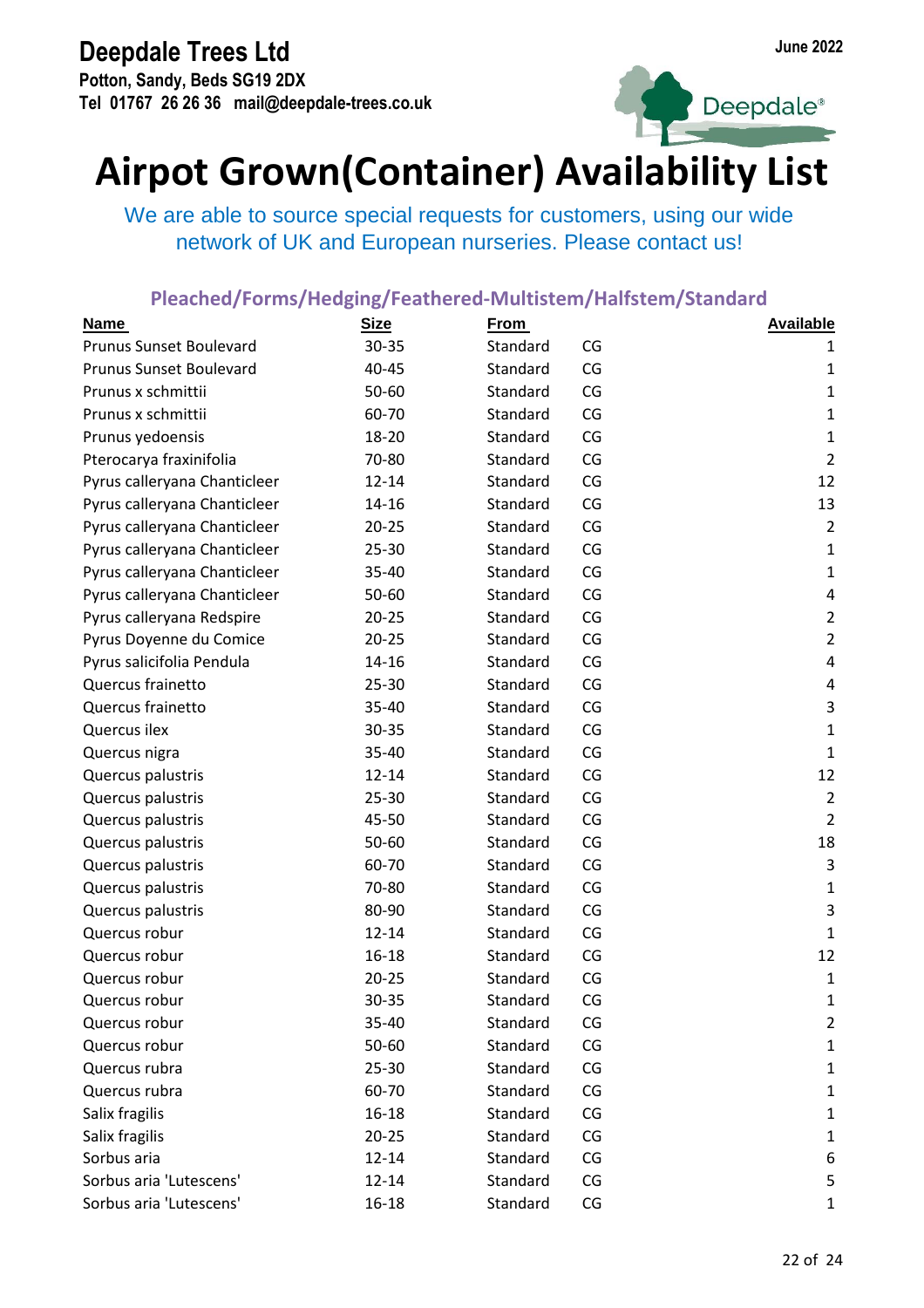**Potton, Sandy, Beds SG19 2DX Tel 01767 26 26 36 mail@deepdale-trees.co.uk**





## **Airpot Grown(Container) Availability List**

We are able to source special requests for customers, using our wide network of UK and European nurseries. Please contact us!

| <b>Name</b>                       | <b>Size</b> | <b>From</b> |    | <b>Available</b> |
|-----------------------------------|-------------|-------------|----|------------------|
| Sorbus aria 'Magnifica'           | 25-30       | Standard    | CG | 3                |
| Sorbus auc. 'Sheerwater Seedling' | 16-18       | Standard    | CG | 1                |
| Sorbus commixta 'Dodong'          | $16 - 18$   | Standard    | CG | 5                |
| Sorbus commixta 'Dodong'          | $20 - 25$   | Standard    | CG | $\mathbf{1}$     |
| Sorbus incana                     | 16-18       | Standard    | CG | 22               |
| Sorbus intermedia                 | 40-45       | Standard    | CG | $\overline{2}$   |
| Sorbus intermedia 'Brouwers'      | $20 - 25$   | Standard    | CG | 3                |
| Sorbus intermedia 'Brouwers'      | 30-35       | Standard    | CG | $\mathbf{1}$     |
| Sorbus intermedia 'Brouwers'      | 35-40       | Standard    | CG | $\mathbf{1}$     |
| Sorbus intermedia 'Brouwers'      | 40-45       | Standard    | CG | $\mathbf 1$      |
| Sorbus torminalis                 | 14-16       | Standard    | CG | $\mathbf{1}$     |
| Taxodium distichum                | 25-30       | Standard    | CG | $\overline{2}$   |
| Taxodium distichum                | 60-70       | Standard    | CG | $\overline{2}$   |
| Thuja plicata 'Excelsa'           | 35-40       | Standard    | CG | 4                |
| Tilia cordata 'Greenspire'        | 14-16       | Standard    | CG | $\mathsf{3}$     |
| Tilia cordata 'Greenspire'        | 16-18       | Standard    | CG | $\mathbf{1}$     |
| Tilia cordata 'Greenspire'        | 25-30       | Standard    | CG | 5                |
| Tilia cordata 'Greenspire'        | 30-35       | Standard    | CG | 4                |
| Tilia cordata 'Greenspire'        | 35-40       | Standard    | CG | $\overline{7}$   |
| Tilia cordata 'Greenspire'        | 40-45       | Standard    | CG | $\overline{2}$   |
| Tilia cordata 'Greenspire'        | 45-50       | Standard    | CG | $\mathbf{1}$     |
| Tilia cordata 'Greenspire'        | 60-70       | Standard    | CG | $\mathbf{1}$     |
| Tilia cordata 'Rancho'            | 35-40       | Standard    | CG | $\overline{2}$   |
| Tilia europaea 'Pallida'          | $12 - 14$   | Standard    | CG | 21               |
| Tilia europaea 'Pallida'          | 14-16       | Standard    | CG | $\mathbf{1}$     |
| Tilia europaea 'Pallida'          | 18-20       | Standard    | CG | 5                |
| Tilia europaea 'Pallida'          | $20 - 25$   | Standard    | CG | 29               |
| Tilia europaea 'Pallida'          | 25-30       | Standard    | CG | 12               |
| Tilia europaea 'Pallida'          | 30-35       | Standard    | CG | 9                |
| Tilia europaea 'Pallida'          | 35-40       | Standard    | CG | 3                |
| Tilia europaea 'Pallida'          | 40-45       | Standard    | CG | 5                |
| Tilia europaea 'Pallida'          | 45-50       | Standard    | CG | $\overline{2}$   |
| Tilia henryana                    | $12 - 14$   | Standard    | CG | $\overline{2}$   |
| Tilia mongolica                   | 25-30       | Standard    | CG | $\mathbf{1}$     |
| Tilia platyphyllos                | 30-35       | Standard    | CG | 3                |
| Tilia tomentosa 'Brabant'         | 50-60       | Standard    | CG | $\mathbf{1}$     |
| Tilia x euchlora                  | 25-30       | Standard    | CG | 10               |
| Tilia x euchlora                  | 40-45       | Standard    | CG | $\overline{2}$   |
| Ulmus 'Columella'                 | 25-30       | Standard    | CG | $\mathbf{1}$     |